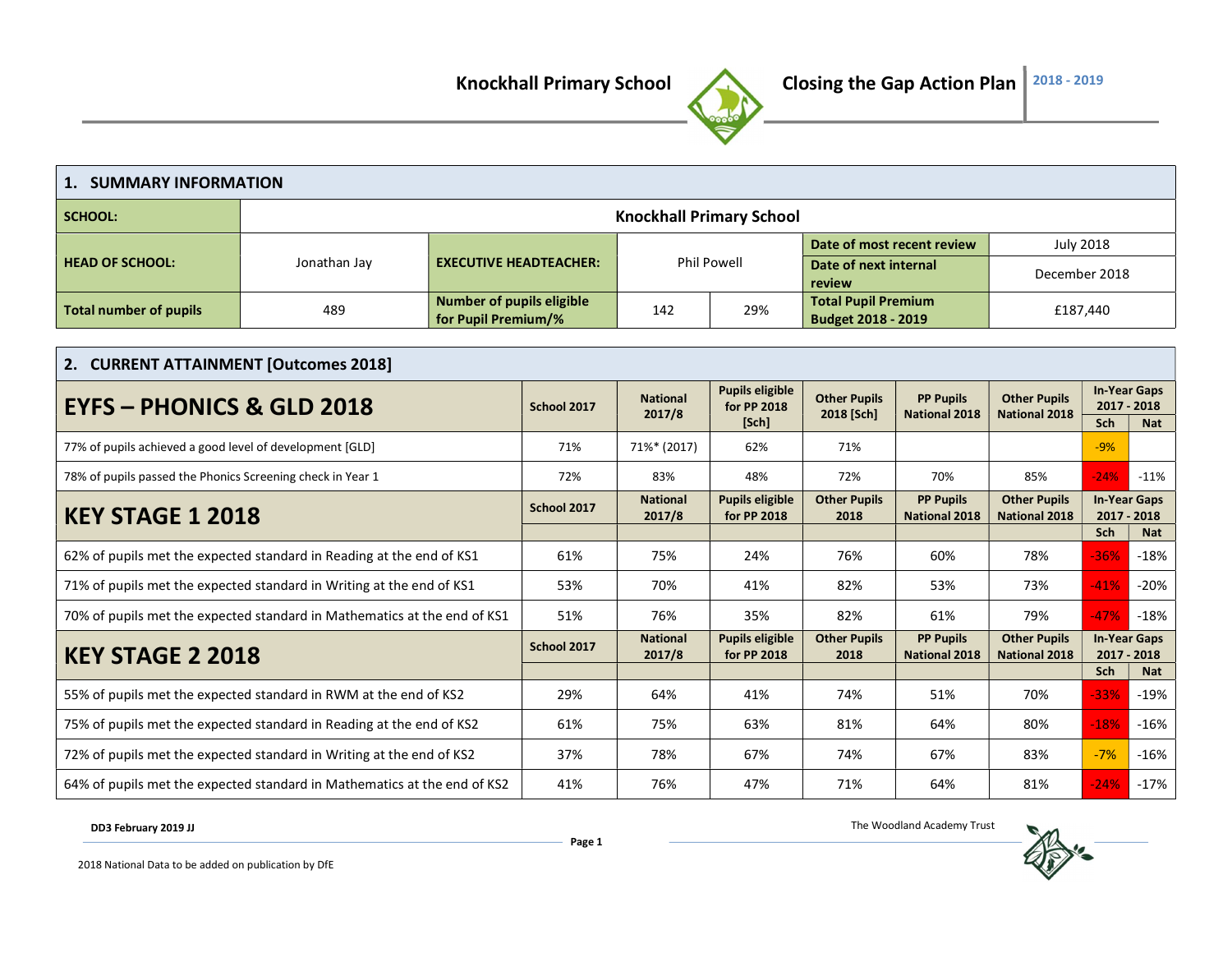

|   | 3. BARRIERS TO FUTURE ACHIEVEMENT [For pupils eligible for PP]                                                                                                       |
|---|----------------------------------------------------------------------------------------------------------------------------------------------------------------------|
|   | <b>EXTERNAL BARRIERS</b>                                                                                                                                             |
| A | Historical legacy of deprivation and disadvantage evident in the community with corresponding low aspiration and absence of cultural capital particularly pre-school |
| B | Parental literacy and dysfunctional nature of family life                                                                                                            |
|   | <b>IN-SCHOOL BARRIERS</b>                                                                                                                                            |
|   | EYFS baseline assessment shows low levels of communication and oral language skills                                                                                  |
| D | Historical legacy of underachievement for disadvantaged pupils. Current gaps are unacceptable.                                                                       |
|   | Historically poor attendance for those children identified as disadvantaged                                                                                          |

|   | 4. ASPIRATIONAL & DESIRED OUTCOMES - July 2018                                                                                                                              |
|---|-----------------------------------------------------------------------------------------------------------------------------------------------------------------------------|
|   | Wrap-around provision is established and fully operational to support disadvantaged families and their children                                                             |
| А | The school becomes the "hub" of the community                                                                                                                               |
|   | At least 50% of PPG families access provision both during and outside of school closure periods                                                                             |
|   | Positive and meaningful connections are made with all local services that favourably impact on vulnerable families supported by dedicated resources from the Trust Hub      |
|   | Trained social workers are deployed to the school from the Trust to support the complex needs of vulnerable families of PPG children whose progress has stalled or          |
|   | regressed                                                                                                                                                                   |
| B | The school's facilities are provided free to other community services to support vulnerable families                                                                        |
|   | Community transformation is evident through the establishment of partnerships with voluntary and charity sector organisations                                               |
|   | Additional funding is secured to support this through the Trust's Business Manager                                                                                          |
|   | Edu-Key provision maps are in place and show all support agencies and interventions in place for disadvantaged and vulnerable pupils                                        |
|   | Gaps are quickly identified on entry and key workers target disadvantaged pupils to accelerate learning and social skills - gaps reduce at EYFS and Year 1 Phonics. Gaps at |
|   | KS1 are reduced                                                                                                                                                             |
|   | Planning in EYFS specifically identified named children who are the focus for observation or adult-initiated learning                                                       |
|   | Speech & language therapy [SALT] successfully impacts to enable disadvantage pupils to catch-up with their peers. There is no discernible gap in GLD outcomes for pupils    |
|   | deemed disadvantaged and others                                                                                                                                             |
|   | Outcomes at the end of KS1 and at KS2 exceed the national averages at the expected standard and at greater depth in all three areas of Reading, Writing and Mathematics.    |
|   | The attainment gap has reduced substantially, is below national levels and is on a downward trajectory                                                                      |
|   | The Woodland Academy Trust<br>DD3 February 2019 JJ<br>$\sim$                                                                                                                |

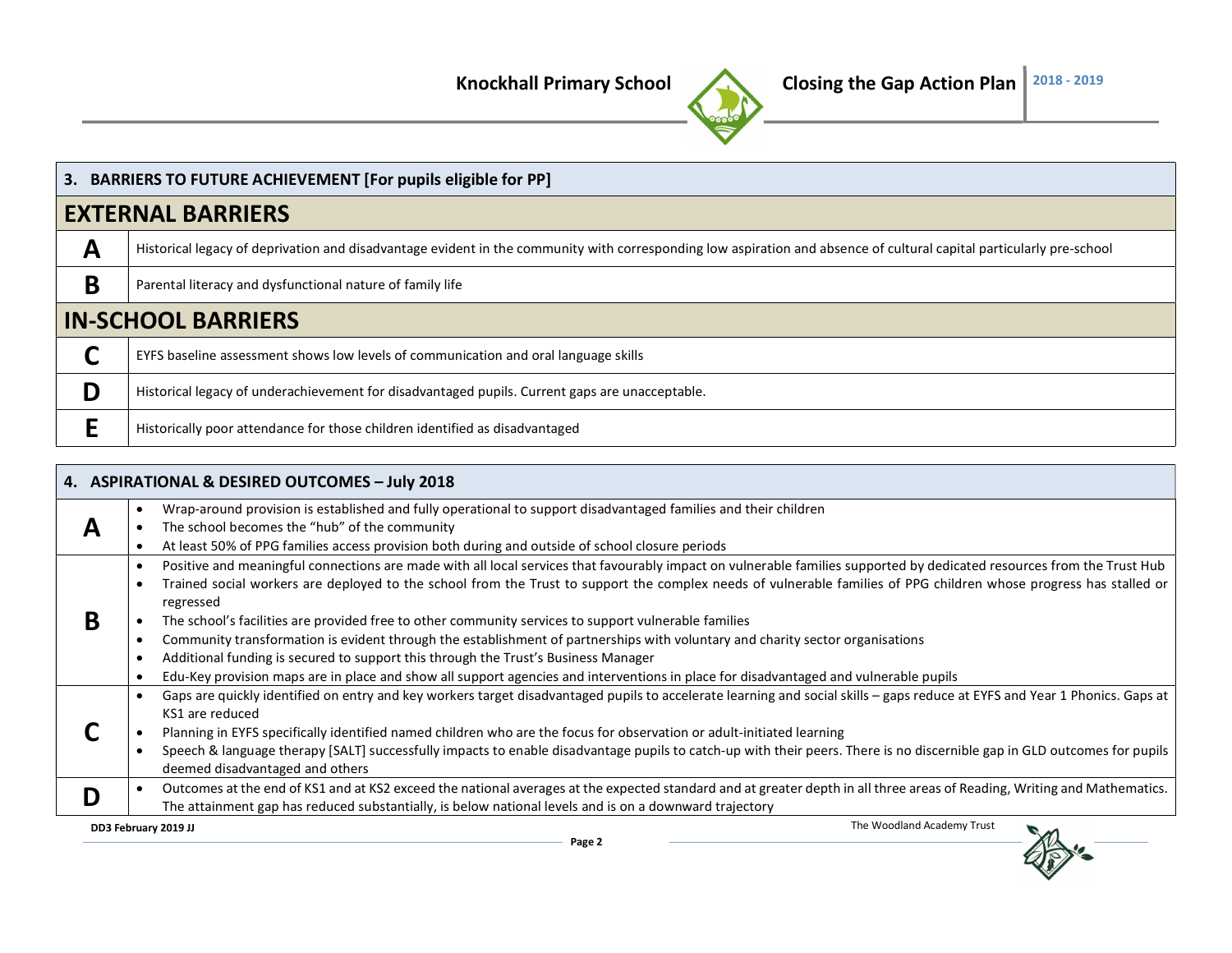

| Disadvantaged pupils' outcomes are in line with other pupils in each year group                                                                                         |
|-------------------------------------------------------------------------------------------------------------------------------------------------------------------------|
| PIXL therapies target key marginal pupils and are monitored for impact on a weekly basis. Progress for targeted pupils is accelerated.                                  |
| Internal and external monitoring evidences that disadvantaged pupils and others are making good or better progress                                                      |
| Target setting for disadvantaged and other pupils is "owned" by the class teacher. Planning is individualised and bespoke.                                              |
| Targeted interventions are customised by HLTAs and other support staff, accelerate progress and impact on individual PP pupils by reducing gaps in progress and         |
| attainment                                                                                                                                                              |
| A broad and balanced curriculum is in place; De Bono's thinking skills and Bloom's high order questioning is evident in all classrooms and Maths Mastery is implemented |
| across the school                                                                                                                                                       |
| The attendance of all PP pupils is in line with the attendance of others and reaches 97% by the end of the academic year. PA is reduced to $\leq 6\%$                   |
| Breakfast club is targeted for PP pupils by the inclusion team                                                                                                          |
| All avenues are explored on a weekly basis to ensure that PP pupils are able to attend                                                                                  |

| TARGETS & TRACKING THROUGHOUT THE YEAR FOR DISADVANTAGED PUPILS 2018 - 2019<br>5. |                    |                     |           |                    |           |                        |                    |           |                        |                    |                           |        |                             |                        |                             |
|-----------------------------------------------------------------------------------|--------------------|---------------------|-----------|--------------------|-----------|------------------------|--------------------|-----------|------------------------|--------------------|---------------------------|--------|-----------------------------|------------------------|-----------------------------|
| 5.1                                                                               |                    | <b>AUTUMN 2018</b>  |           |                    |           | <b>SPRING DD4 2019</b> |                    |           | <b>SUMMER DD5 2019</b> |                    | <b>End of Year Target</b> |        | <b>PPG/Non PPG Gap</b>      |                        |                             |
|                                                                                   |                    | <b>Baseline DD1</b> | ARE % DD2 | Gap to<br>Target % |           | ARE % DD4              | Gap to<br>Target % |           | ARE % DD5              | Gap to<br>Target % | <b>Target DD6</b>         | Gap    | D <sub>D</sub> <sub>2</sub> | DD <sub>4</sub>        | D <sub>D</sub> <sub>5</sub> |
|                                                                                   | Υ1                 | 37%                 | 43% 40%   | $-3%$              | <b>Y1</b> | 57%                    |                    | Y1        | 63%                    |                    | 70%                       | -9%    | $-38%$                      |                        |                             |
|                                                                                   | Υ2                 | 19%                 | 31% 19%   | $-12%$             | <b>Y2</b> | 55%                    |                    | <b>Y2</b> | 66%                    |                    | 77%                       | $-12%$ | $-53%$                      |                        |                             |
|                                                                                   | Y3                 | 5%                  | 17% 20%   | $+3%$              | Υ3        | 41%                    |                    | Y3        | 53%                    |                    | 65%                       | -4%    | $-38%$                      |                        |                             |
| <b>READING</b>                                                                    | Υ4                 | 21%                 | 28% 24%   | $-4%$              | Y4        | 41%                    |                    | Y4        | 48%                    |                    | 57%                       | $-19%$ | $-36%$                      |                        |                             |
|                                                                                   | Υ5                 | 38%                 | 48% 32%   | $-16%$             | <b>Y5</b> | 66%                    |                    | Υ5        | 76%                    |                    | 83%                       | -3%    | $-30%$                      |                        |                             |
|                                                                                   | Υ6                 | 27%                 | 36% 43%   | $+7%$              | Y6        | 52%                    |                    | Υ6        | 62%                    |                    | 76%                       | $-10%$ | $-31%$                      |                        |                             |
| 5.2                                                                               | <b>AUTUMN 2018</b> |                     |           |                    |           | <b>SPRING 2019</b>     |                    |           | <b>SUMMER 2019</b>     |                    | <b>End of Year Target</b> |        |                             | <b>PPG/Non PPG Gap</b> |                             |
|                                                                                   |                    | <b>Baseline DD1</b> | ARE % DD2 | Gap to<br>Target % |           | ARE % DD4              | Gap to<br>Target % |           | ARE % DD5              | Gap to<br>Target % | <b>Target DD6</b>         | Gap    | D <sub>D</sub> <sub>2</sub> | DD <sub>4</sub>        | D <sub>D</sub> <sub>5</sub> |
|                                                                                   | Y1                 | 53%                 | 56% 50%   | -6%                | <b>Y1</b> | 63%                    |                    | Y1        | 67%                    |                    | 70%                       | -9%    | $-21%$                      |                        |                             |
| <b>WRITING</b>                                                                    | Υ2                 | 25%                 | 36% 59%   | $+23%$             | <b>Y2</b> | 56%                    |                    | Y2        | 67%                    |                    | 77%                       | $-12%$ | $-25%$                      |                        |                             |
|                                                                                   | Y3                 | 59%                 | 60% 50%   | $-10%$             | Υ3        | 63%                    |                    | Y3        | 64%                    |                    | 65%                       | -8%    | $-34%$                      |                        |                             |
|                                                                                   | Υ4                 | 26%                 | 32% 10%   | $-12%$             | Υ4        | 43%                    |                    | Y4        | 49%                    |                    | 57%                       | $-19%$ | -49%                        |                        |                             |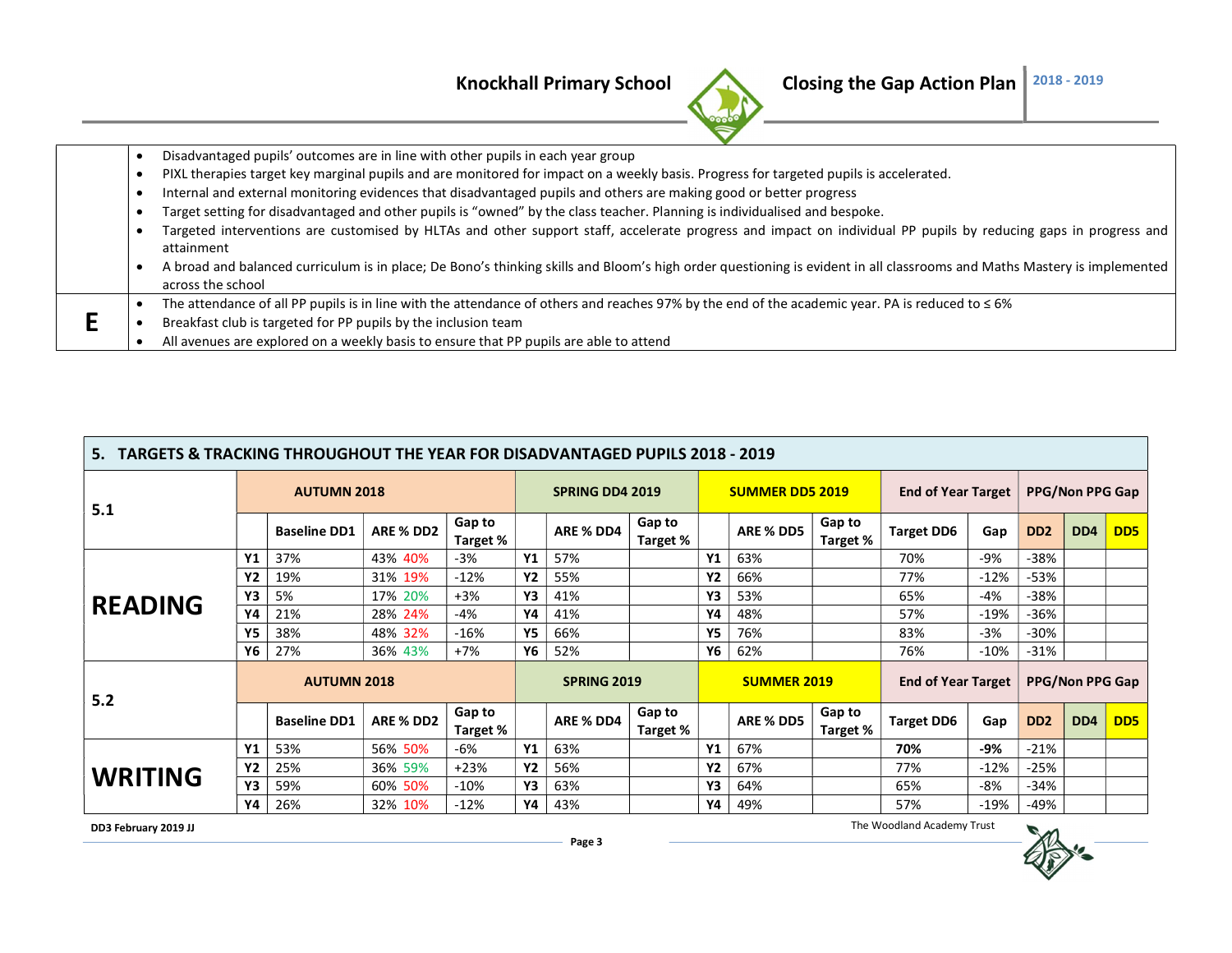

|                 | Υ5        | 52%                 | 58% 40%   | $-18%$             | <b>Y5</b>          | 69%                |                    | <b>Y5</b>          | 75%                |                    | 83%                                 | $+3%$  | $-20%$                      |                             |                 |
|-----------------|-----------|---------------------|-----------|--------------------|--------------------|--------------------|--------------------|--------------------|--------------------|--------------------|-------------------------------------|--------|-----------------------------|-----------------------------|-----------------|
|                 | Υ6        | 65%                 | 66% 43%   | $-23%$             | Υ6                 | 69%                |                    | Υ6                 | 70%                |                    | 76%                                 | $-10%$ | -29%                        |                             |                 |
| 5.3             |           | <b>AUTUMN 2018</b>  |           |                    |                    | <b>SPRING 2019</b> |                    |                    | <b>SUMMER 2019</b> |                    | <b>End of Year</b><br><b>Target</b> |        | PPG/Non PPG Gap             |                             |                 |
|                 |           | <b>Baseline DD1</b> | ARE % DD2 | Gap to<br>Target % |                    | ARE % DD4          | Gap to<br>Target % |                    | ARE % DD5          | Gap to<br>Target % | <b>Target DD6</b>                   | Gap    | D <sub>D</sub> <sub>2</sub> | D <sub>D</sub> <sub>4</sub> | DD <sub>5</sub> |
|                 | Υ1        | 50%                 | 54% 50%   | $-4%$              | Y1                 | 62%                |                    | <b>Y1</b>          | 66%                |                    | 70%                                 | -9%    | $-28%$                      |                             |                 |
|                 | Υ2        | 45%                 | 51% 45%   | -6%                | <b>Y2</b>          | 63%                |                    | Y2                 | 70%                |                    | 77%                                 | $-12%$ | $-22%$                      |                             |                 |
|                 | Y3        | 0%                  | 14% 35%   | $+21%$             | Y3                 | 42%                |                    | Y3                 | 56%                |                    | 70%                                 | $-13%$ | $-45%$                      |                             |                 |
| <b>MATHS</b>    | Υ4        | 0%                  | 13% 19%   | $+6%$              | Y4                 | 39%                |                    | Υ4                 | 52%                |                    | 62%                                 | $-14%$ | $-45%$                      |                             |                 |
|                 | Υ5        | 5%                  | 20% 44%   | $+24%$             | <b>Y5</b>          | 50%                |                    | <b>Y5</b>          | 65%                |                    | 83%                                 | $+3%$  | $-13%$                      |                             |                 |
|                 | Υ6        | 28%                 | 48% 29%   | $-19%$             | Υ6                 | 62%                |                    | Υ6                 | 69%                |                    | 81%                                 | $-7%$  | -29%                        |                             |                 |
| 5.4             |           | <b>AUTUMN 2018</b>  |           |                    | <b>SPRING 2019</b> |                    |                    | <b>SUMMER 2019</b> |                    |                    | <b>End of Year Target</b>           |        | <b>PPG/Non PPG Gap</b>      |                             |                 |
|                 |           | <b>Baseline DD1</b> | ARE % DD2 | Gap to<br>Target % |                    | ARE % DD4          | Gap to<br>Target % |                    | ARE % DD5          | Gap to<br>Target % | <b>Target DD6</b>                   | Gap    | DD <sub>2</sub>             | DD <sub>4</sub>             | DD <sub>5</sub> |
|                 | Υ1        | 37%                 | 43% 35%   | -8%                | Y1                 | 56%                |                    | Υ1                 | 63%                |                    | 70%                                 | -9%    | $-26%$                      |                             |                 |
| <b>COMBINED</b> | <b>Y2</b> | 18%                 | 30% 53%   | $+23%$             | <b>Y2</b>          | 54%                |                    | <b>Y2</b>          | 66%                |                    | 77%                                 | $-12%$ | $-23%$                      |                             |                 |
|                 | Y3        | 0%                  | 13% 15%   | $+2%$              | Y3                 | 39%                |                    | Y3                 | 52%                |                    | 65%                                 | $-14%$ | -38%                        |                             |                 |
|                 | Υ4        | 0%                  | 11% 5%    | -6%                | Υ4                 | 33%                |                    | Υ4                 | 44%                |                    | 57%                                 | $-11%$ | -47%                        |                             |                 |
|                 | Υ5        | 0%                  | 16% 16%   | 0%                 | <b>Y5</b>          | 48%                |                    | <b>Y5</b>          | 65%                |                    | 83%                                 | -5%    | $-30%$                      |                             |                 |
|                 | Υ6        | 18%                 | 27% 29%   | $+2%$              | Υ6                 | 46%                |                    | Υ6                 | 56%                |                    | 71%                                 | $-12%$ | $-20%$                      |                             |                 |

| 6. PUPIL PREMIUM PLAN [Including expenditure] 2018 - 2019         |                                                                               |                                |                                                                            |      |                                         |                                         |                                         |           |            |              |  |  |  |
|-------------------------------------------------------------------|-------------------------------------------------------------------------------|--------------------------------|----------------------------------------------------------------------------|------|-----------------------------------------|-----------------------------------------|-----------------------------------------|-----------|------------|--------------|--|--|--|
|                                                                   |                                                                               |                                |                                                                            |      | <b>Baseline and</b>                     |                                         |                                         |           | <b>RAG</b> |              |  |  |  |
| <b>Actions</b>                                                    | <b>Timeframe</b>                                                              | <b>Lead</b>                    | Success criteria                                                           | Cost | <b>Milestone 1</b><br><b>End Autumn</b> | <b>Milestone 2</b><br><b>End Spring</b> | <b>Milestone 3</b><br><b>End Summer</b> |           |            | $\mathbf{3}$ |  |  |  |
|                                                                   |                                                                               |                                |                                                                            |      | [December<br>2018]                      | <b>[Easter 2019]</b>                    | [July 2019]                             |           |            |              |  |  |  |
|                                                                   | 6.1 RAISE THE QUALITY OF TEACHING & LEARNING FOR DISADVANTAGED & OTHER PUPILS |                                |                                                                            |      |                                         |                                         |                                         |           |            |              |  |  |  |
| 6.1.1                                                             | Sept 2018                                                                     | Head of<br>School              | Thinking toolkit is embedded and is<br>regularly being used in all classes | £0   | CDP cycle is<br>instigated              | Gaps in each<br>year group              | Gaps are<br>below that                  | Y1        |            |              |  |  |  |
|                                                                   | Onwards                                                                       | Jonathan Jay<br>$[\mathsf{U}]$ | Pupil independence is fostered<br>through improved thinking and            |      |                                         | are in line<br>with Table 5             | seen<br>nationally                      | <b>Y2</b> |            |              |  |  |  |
| The Woodland Academy Trust<br>DD3 February 2019 JJ<br>m<br>Dage A |                                                                               |                                |                                                                            |      |                                         |                                         |                                         |           |            |              |  |  |  |

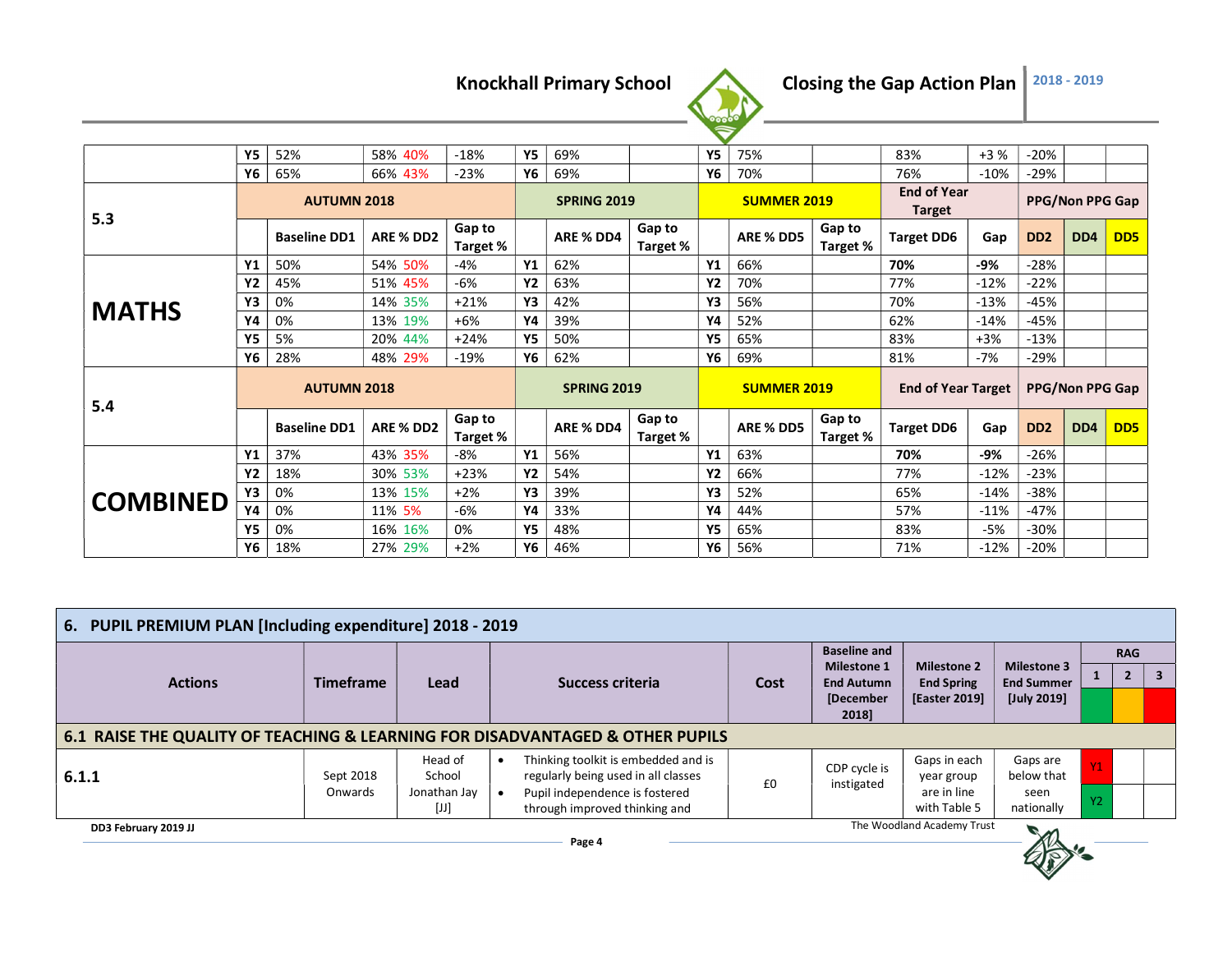

|                                                                                                                                                                                                                                                                                                                                                                                              | 6. PUPIL PREMIUM PLAN [Including expenditure] 2018 - 2019 |                                               |                                                                                                                                                                                                                                                                                                                                                                                                                                                                                                          |      |                                                                                                                                                                          |                                                                                                       |                                                                                                                                   |                                                     |                              |              |  |  |  |  |
|----------------------------------------------------------------------------------------------------------------------------------------------------------------------------------------------------------------------------------------------------------------------------------------------------------------------------------------------------------------------------------------------|-----------------------------------------------------------|-----------------------------------------------|----------------------------------------------------------------------------------------------------------------------------------------------------------------------------------------------------------------------------------------------------------------------------------------------------------------------------------------------------------------------------------------------------------------------------------------------------------------------------------------------------------|------|--------------------------------------------------------------------------------------------------------------------------------------------------------------------------|-------------------------------------------------------------------------------------------------------|-----------------------------------------------------------------------------------------------------------------------------------|-----------------------------------------------------|------------------------------|--------------|--|--|--|--|
| <b>Actions</b>                                                                                                                                                                                                                                                                                                                                                                               | <b>Timeframe</b>                                          | Lead                                          | <b>Success criteria</b>                                                                                                                                                                                                                                                                                                                                                                                                                                                                                  | Cost | <b>Baseline and</b><br><b>Milestone 1</b><br><b>End Autumn</b><br>[December<br>2018]                                                                                     | <b>Milestone 2</b><br><b>End Spring</b><br>[Easter 2019]                                              | <b>Milestone 3</b><br><b>End Summer</b><br>[July 2019]                                                                            | 1                                                   | <b>RAG</b><br>$\overline{2}$ | $\mathbf{3}$ |  |  |  |  |
| 6.1 RAISE THE QUALITY OF TEACHING & LEARNING FOR DISADVANTAGED & OTHER PUPILS                                                                                                                                                                                                                                                                                                                |                                                           |                                               |                                                                                                                                                                                                                                                                                                                                                                                                                                                                                                          |      |                                                                                                                                                                          |                                                                                                       |                                                                                                                                   |                                                     |                              |              |  |  |  |  |
| Embed thinking and questioning skills<br>through the introduction and use of<br>the thinking toolkit.<br>Distribute De-Bono's thinking hats to<br>all classes<br>Ensure that Bloom's taxonomy is<br>$\bullet$<br>understood by all staff and is<br>effectively being used to elicit higher<br>order thinking skills                                                                          |                                                           |                                               | questioning and provides an<br>effective framework in accelerating<br>progress and raising attainment<br>Higher order thinking skills are<br>$\bullet$<br>evident in all classes<br>Metacognition and self-regulation<br>lead to an additional 7-months<br>progress [EEF]                                                                                                                                                                                                                                |      | Accelerated<br>progress is<br>evident at<br>DD2 for PP<br>pupils and<br>others                                                                                           |                                                                                                       | and are in<br>line with or<br>exceed end<br>of year<br>targets                                                                    | Y3<br>Y4<br><b>Y5</b><br><b>Y6</b>                  |                              |              |  |  |  |  |
| 6.1.2<br>Maths Mastery is implemented across<br>the school<br>Staff deliver a 4 or 6-part lesson on a<br>$\bullet$<br>daily bas supported by high quality<br>display in each classroom<br>Manipulatives are available in each<br>classroom<br>Whole staff and Trust based CPD is<br>$\bullet$<br>implemented and revisited<br>throughout the year delivered by the<br>Trust Maths Committee. | Sept 2018<br>Onwards                                      | Deputy Head<br>Teacher<br>Chloe Riley<br>[CR] | Disadvantaged pupils and others<br>$\bullet$<br>build a deep conceptual<br>understanding of Maths concepts<br>enabling them to apply their<br>learning in everyday contexts<br>Progress in Maths for disadvantaged<br>and other pupils shows further<br>improvement as demonstrated in<br>the regular data drops, through<br>planning, book scrutiny and lesson<br>observation<br>Maths mastery has a track record<br>[EEF] of being effective, leading to<br>an additional 5-months progress<br>premium | £0   | CPD cycle is<br>instigated<br>and<br>implemented<br>throughout<br>the year<br>Accelerated<br>progress in<br>Maths is<br>evident at<br>DD1 for PP<br>pupils and<br>others | Gaps in<br>Maths in<br>each year<br>group reduce<br>in line with<br>targets set<br>[See Table<br>5.31 | Gaps are<br>below that<br>seen<br>nationally<br>and are in<br>line with or<br>exceed end<br>of year<br>targets [See<br>Table 5.3] | Y1<br>Y <sub>2</sub><br>Y3<br>Y4<br>Y5<br><b>Y6</b> |                              |              |  |  |  |  |
| 6.1.3                                                                                                                                                                                                                                                                                                                                                                                        | Sept 2018<br>Onwards                                      | Assistant<br><b>Head Teacher</b>              | All pupils receive a broad and<br>balanced curriculum that is of high<br>quality                                                                                                                                                                                                                                                                                                                                                                                                                         | £0   | CDP for the<br>IPC and<br>Foundation                                                                                                                                     | Gaps in<br>Writing in<br>each year                                                                    | Gaps are<br>below that<br>seen                                                                                                    | Y <sub>1</sub>                                      |                              |              |  |  |  |  |

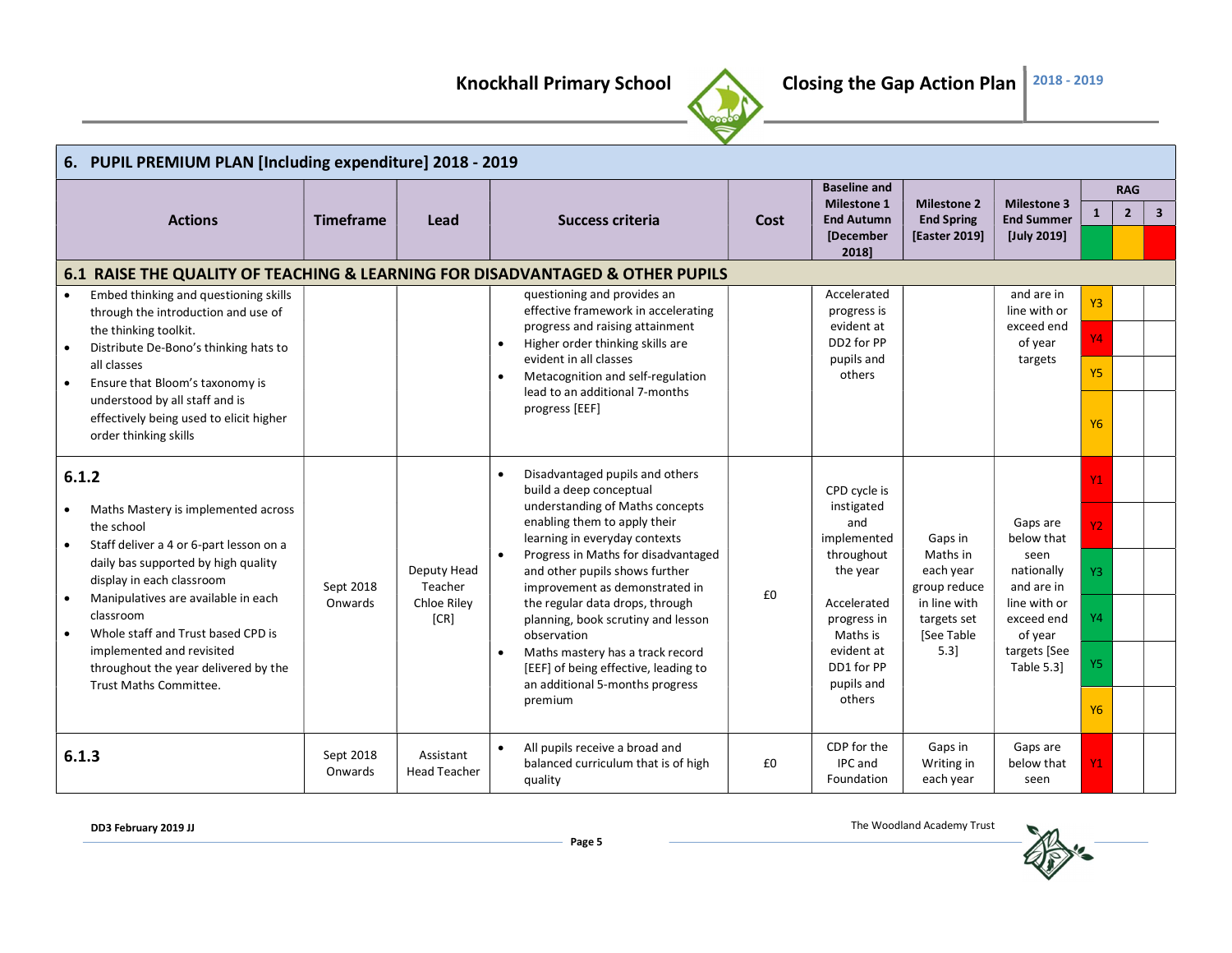

|           | 6. PUPIL PREMIUM PLAN [Including expenditure] 2018 - 2019                |                  |                       |                                                                               |      |                           |                              |                          |                |                |                         |  |  |  |
|-----------|--------------------------------------------------------------------------|------------------|-----------------------|-------------------------------------------------------------------------------|------|---------------------------|------------------------------|--------------------------|----------------|----------------|-------------------------|--|--|--|
|           |                                                                          |                  |                       |                                                                               |      | <b>Baseline and</b>       |                              |                          |                | <b>RAG</b>     |                         |  |  |  |
|           |                                                                          |                  |                       |                                                                               |      | <b>Milestone 1</b>        | <b>Milestone 2</b>           | <b>Milestone 3</b>       | 1              | $\overline{2}$ | $\overline{\mathbf{3}}$ |  |  |  |
|           | <b>Actions</b>                                                           | <b>Timeframe</b> | Lead                  | <b>Success criteria</b>                                                       | Cost | <b>End Autumn</b>         | <b>End Spring</b>            | <b>End Summer</b>        |                |                |                         |  |  |  |
|           |                                                                          |                  |                       |                                                                               |      | [December<br>2018]        | [Easter 2019]                | [July 2019]              |                |                |                         |  |  |  |
|           |                                                                          |                  |                       | 6.1 RAISE THE QUALITY OF TEACHING & LEARNING FOR DISADVANTAGED & OTHER PUPILS |      |                           |                              |                          |                |                |                         |  |  |  |
| $\bullet$ | The quality of IPC and Foundation                                        |                  | Vicky Lysaght<br>[VL] | The quality of writing seen within<br>$\bullet$                               |      | subjects is<br>delivered  | group reduce<br>in line with | nationally<br>and are in |                |                |                         |  |  |  |
|           | subject teaching is raised for                                           |                  |                       | the IPC and in Foundation subjects<br>is raised and impacts on raised         |      | throughout                | targets set                  | line with or             | Y2             |                |                         |  |  |  |
| $\bullet$ | disadvantaged pupils and others<br>Teaching is motivating, inspiring and |                  |                       | standards of writing at each key                                              |      | the year                  | [See Table                   | exceed end               |                |                |                         |  |  |  |
|           | incorporates planned opportunities                                       |                  |                       | stage                                                                         |      | across the                | 5.21                         | of year                  |                |                |                         |  |  |  |
|           | for writing                                                              |                  |                       |                                                                               |      | Trust                     |                              | targets                  | Y3             |                |                         |  |  |  |
| $\bullet$ | Writing KPIs are mapped and                                              |                  |                       |                                                                               |      |                           |                              | [See Table               |                |                |                         |  |  |  |
|           | sequenced across each key stage into                                     |                  |                       |                                                                               |      | Accelerated               |                              | $5.2$ ]                  |                |                |                         |  |  |  |
|           | the IPC and Foundation subject                                           |                  |                       |                                                                               |      | progress in<br>Writing is |                              |                          | Y4             |                |                         |  |  |  |
|           | curriculum                                                               |                  |                       |                                                                               |      | evident at                |                              |                          |                |                |                         |  |  |  |
|           | National curriculum requirements and                                     |                  |                       |                                                                               |      | DD1 for PP                |                              |                          |                |                |                         |  |  |  |
|           | skills are effectively incorporated                                      |                  |                       |                                                                               |      | pupils and                |                              |                          | Y5             |                |                         |  |  |  |
|           | through robust planning                                                  |                  |                       |                                                                               |      | others                    |                              |                          |                |                |                         |  |  |  |
|           | Writing competitions and rewards are                                     |                  |                       |                                                                               |      |                           |                              |                          |                |                |                         |  |  |  |
|           | implemented to ensure that wider                                         |                  |                       |                                                                               |      |                           |                              |                          |                |                |                         |  |  |  |
|           | writing within IPC and Foundation                                        |                  |                       |                                                                               |      |                           |                              |                          | <b>Y6</b>      |                |                         |  |  |  |
|           | subjects are considered as equally<br>valuable                           |                  |                       |                                                                               |      |                           |                              |                          |                |                |                         |  |  |  |
|           |                                                                          |                  |                       |                                                                               |      |                           |                              |                          |                |                |                         |  |  |  |
|           | 6.1.4                                                                    |                  |                       |                                                                               |      | Oral feedback             |                              |                          | Y <sub>1</sub> |                |                         |  |  |  |
|           |                                                                          |                  |                       | Daily oral feedback to<br>$\bullet$                                           |      | is seen during<br>lesson  |                              | Gaps are<br>below that   |                |                |                         |  |  |  |
|           | The "No more Marking" approach is                                        |                  |                       | disadvantaged and other pupils                                                |      | observation               |                              | seen                     | Y2             |                |                         |  |  |  |
|           | fully endorsed and adopted                                               |                  |                       | raises expectation and impacts on                                             |      | in all lessons            | Gaps in each                 | nationally               |                |                |                         |  |  |  |
| $\bullet$ | Pupil feedback for disadvantaged and                                     | Sept 2018        | Class                 | increased rates of progress and<br>higher levels of attainment                | £0   |                           | year group                   | and are in               | Y3             |                |                         |  |  |  |
|           | other pupils is provided daily in all                                    | Onwards          | <b>Teachers</b>       | Research demonstrates that                                                    |      | Accelerated               | are in line                  | line with or             |                |                |                         |  |  |  |
|           | classes to address misconceptions and                                    |                  |                       | feedback to learners has a positive                                           |      | progress is               | with Table 5                 | exceed end               | Y4             |                |                         |  |  |  |
|           | re-shape learning                                                        |                  |                       | impact and has effect across all age                                          |      | evident at<br>DD2 for PP  |                              | of year<br>targets       |                |                |                         |  |  |  |
|           | High quality oral feedback is given to                                   |                  |                       | groups [EEF]                                                                  |      | pupils and                |                              | [See Table 5]            |                |                |                         |  |  |  |
|           | pupils daily providing next steps for                                    |                  |                       |                                                                               |      | others                    |                              |                          | <b>Y5</b>      |                |                         |  |  |  |

DD3 February 2019 JJ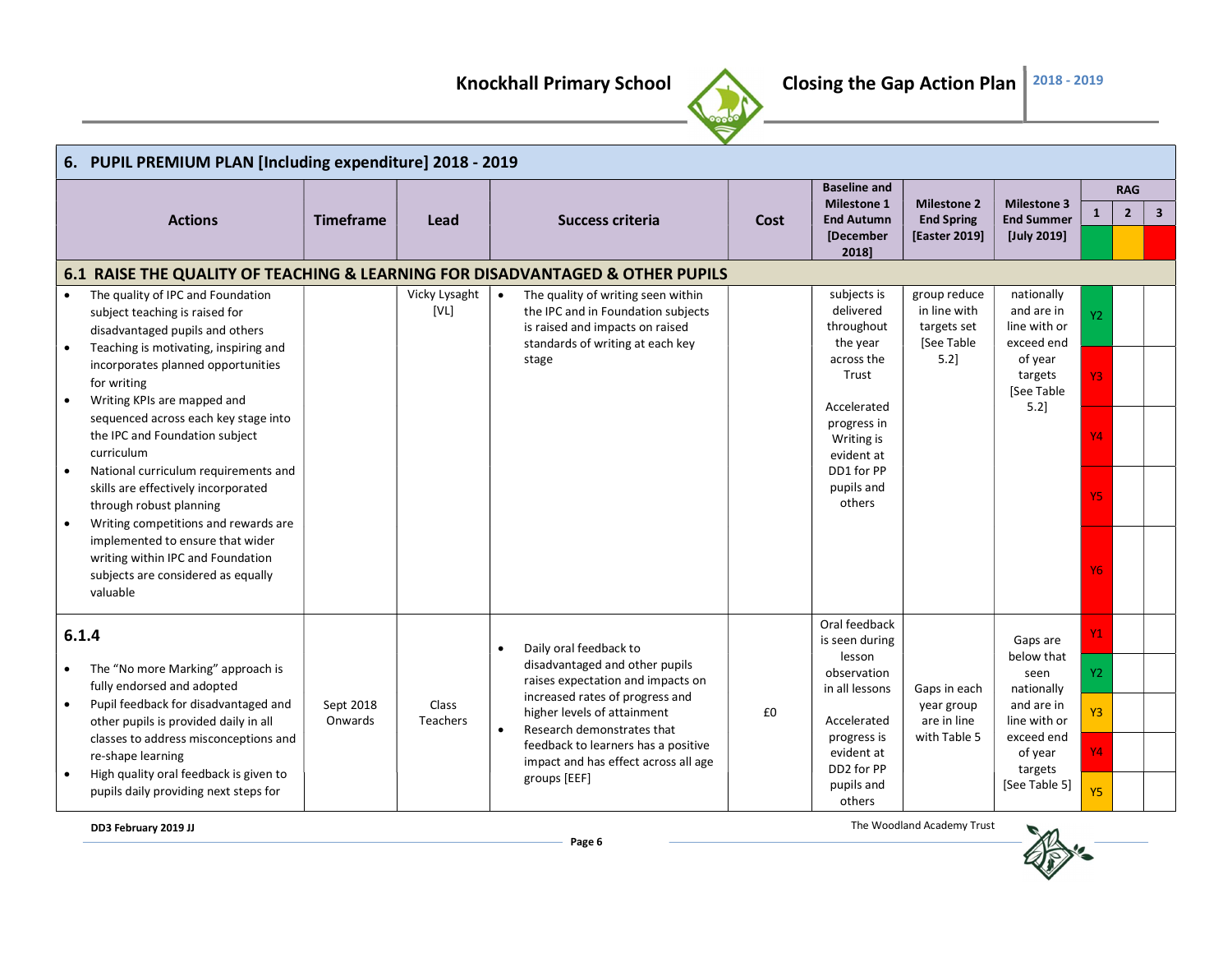

|                    | 6. PUPIL PREMIUM PLAN [Including expenditure] 2018 - 2019                |                       |                                   |                                                                                |      |                                         |                                         |                                         |                |                |                         |
|--------------------|--------------------------------------------------------------------------|-----------------------|-----------------------------------|--------------------------------------------------------------------------------|------|-----------------------------------------|-----------------------------------------|-----------------------------------------|----------------|----------------|-------------------------|
|                    |                                                                          |                       |                                   |                                                                                |      | <b>Baseline and</b>                     |                                         |                                         |                | <b>RAG</b>     |                         |
|                    | <b>Actions</b>                                                           | <b>Timeframe</b>      | Lead                              | <b>Success criteria</b>                                                        | Cost | <b>Milestone 1</b><br><b>End Autumn</b> | <b>Milestone 2</b><br><b>End Spring</b> | <b>Milestone 3</b><br><b>End Summer</b> |                | $\overline{2}$ | $\overline{\mathbf{3}}$ |
|                    |                                                                          |                       |                                   |                                                                                |      | [December                               | [Easter 2019]                           | [July 2019]                             |                |                |                         |
|                    |                                                                          |                       |                                   |                                                                                |      | 2018]                                   |                                         |                                         |                |                |                         |
|                    | further improvement. This is actioned                                    |                       |                                   | 6.1 RAISE THE QUALITY OF TEACHING & LEARNING FOR DISADVANTAGED & OTHER PUPILS  |      |                                         |                                         |                                         |                |                |                         |
|                    | by pupils.                                                               |                       |                                   |                                                                                |      |                                         |                                         |                                         |                |                |                         |
|                    |                                                                          |                       |                                   |                                                                                |      |                                         |                                         |                                         | <b>Y6</b>      |                |                         |
|                    |                                                                          |                       |                                   |                                                                                |      |                                         |                                         |                                         |                |                |                         |
|                    |                                                                          |                       |                                   |                                                                                |      |                                         |                                         | Gaps are<br>below that                  | <b>Y1</b>      |                |                         |
|                    |                                                                          |                       |                                   | Pupils are increasingly resilient and<br>$\bullet$                             |      | CDP cycle is                            |                                         | seen                                    |                |                |                         |
|                    |                                                                          |                       |                                   | able to overcome adversity                                                     |      | instigated                              | Gaps in each                            | nationally                              |                |                |                         |
| 6.1.5<br>$\bullet$ |                                                                          |                       |                                   | Collaboration and collective<br>$\bullet$                                      |      | and includes<br>the delivery            | year group                              | and are in<br>line with or              | Υ2             |                |                         |
|                    | "Character" education is taught                                          |                       |                                   | endeavour are evident in                                                       |      | of                                      | are in line                             | exceed end                              |                |                |                         |
|                    | across the curriculum and during                                         | Implemented<br>during | Head of<br>School<br>Jonathan Jay | classrooms and seen during non-<br>class unstructured activity                 |      | "Character"                             | with Table 5                            | of year                                 | <b>Y3</b>      |                |                         |
|                    | PSED enabling pupils to be resilient to                                  |                       |                                   | Lesson observations undertaken                                                 | £0   | education<br>Accelerated                | Pupil surveys<br>demonstrate            | targets<br>[See Table 5]                |                |                |                         |
|                    | set-backs, work collaboratively with                                     | Autumn 2018           | $[{\mathsf U}]$                   | during Humanities and PSED                                                     |      |                                         |                                         | Pupil surveys                           | <b>Y4</b>      |                |                         |
|                    | their peers, build relationships,<br>manage their emotions and cope with |                       |                                   | evidence improved life skills and<br>personal awareness                        |      | progress is                             | increased<br>resilience and             | demonstrate                             |                |                |                         |
|                    | failure and difficulty                                                   |                       |                                   | Pupil questionnaires at end of terms                                           |      | evident at<br>DD2 for PP                | improved life                           | further<br>increased                    | <b>Y5</b>      |                |                         |
|                    |                                                                          |                       |                                   | 3 & 6 evidence the impact of the                                               |      | pupils and                              | skills                                  | resilience                              |                |                |                         |
|                    |                                                                          |                       |                                   | programme                                                                      |      | others                                  |                                         | and                                     |                |                |                         |
|                    |                                                                          |                       |                                   |                                                                                |      |                                         |                                         | improved life<br>skills                 | <b>Y6</b>      |                |                         |
|                    |                                                                          |                       |                                   |                                                                                |      | Staff are                               |                                         | Gaps are                                |                |                |                         |
|                    | 6.1.6                                                                    |                       |                                   | Targeted pupils in intervention<br>$\bullet$                                   |      | effectively                             | Gaps in each<br>year group              | below that                              | <b>Y1</b>      |                |                         |
|                    |                                                                          | Autumn Term           | Head of<br>School                 | groups show accelerated progress                                               |      | deployed to<br>maximise                 | are in line                             | seen<br>nationally                      |                |                |                         |
|                    | The deployment of peripatetic                                            | $-$ Week 1            | Jonathan Jay                      | at each data drop                                                              |      | achievement                             | with Table 5                            | and are in                              |                |                |                         |
|                    | teachers and support staff is<br>scrutinised and targeted to impact on   | Reviewed on           | [JJ] and                          | Planned interventions for all<br>$\bullet$<br>deployed peripatetic and support | £0   | for PP pupils                           | Interventions                           | line with or                            | Y2             |                |                         |
|                    | the progress and attainment of PPG                                       | a weekly basis        | Headship<br>Team                  | staff impact effectively or are                                                |      | are adjusted                            | exceed end<br>of year                   |                                         |                |                |                         |
|                    | pupils and other vulnerable groups.                                      |                       |                                   | rapidly adjusted                                                               |      | Accelerated<br>progress is              | where                                   | targets                                 | Y <sub>3</sub> |                |                         |
|                    |                                                                          |                       |                                   |                                                                                |      | evident at                              | necessary to                            | [See Table 5]                           |                |                |                         |

DD3 February 2019 JJ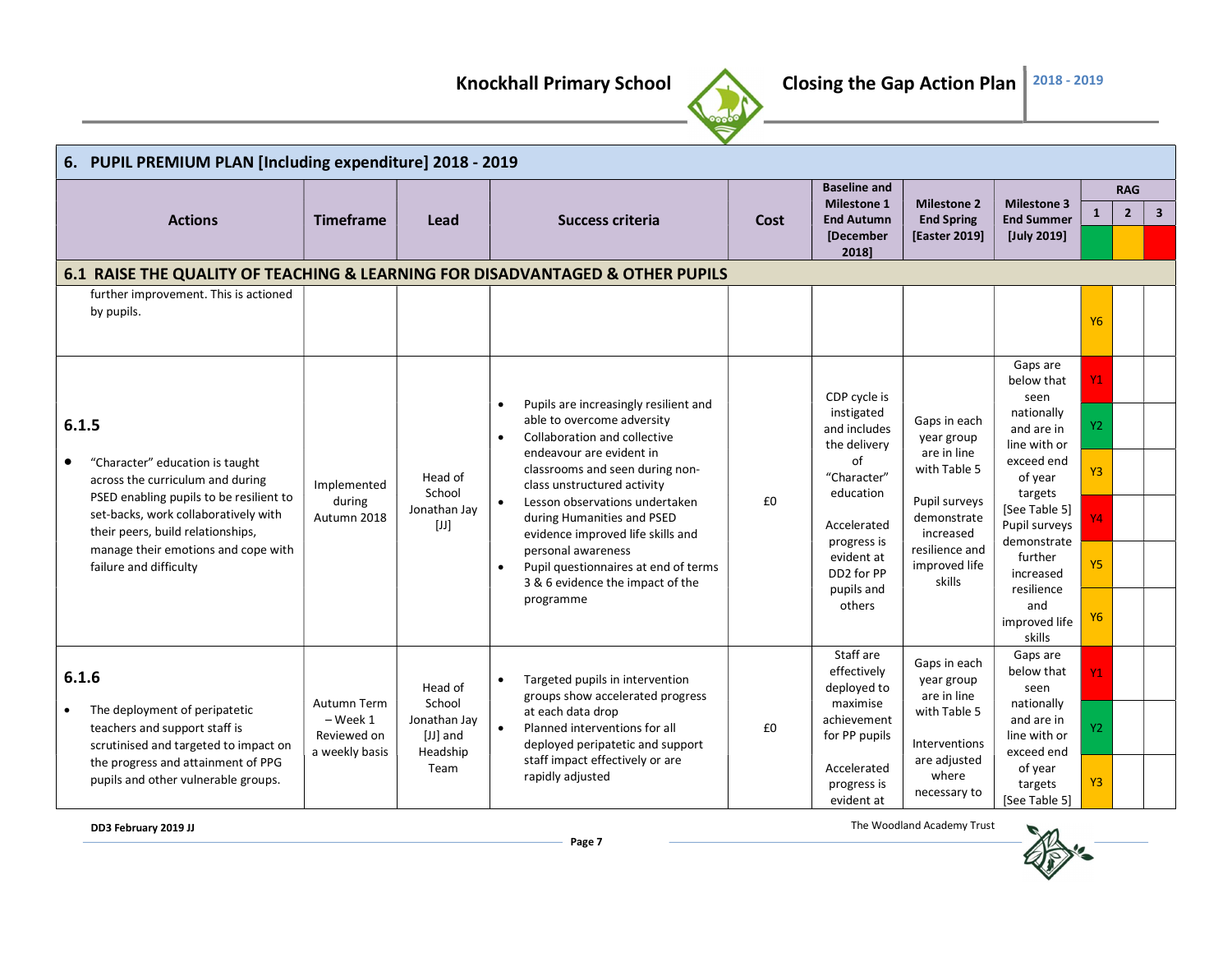

|                                                     | 6. PUPIL PREMIUM PLAN [Including expenditure] 2018 - 2019                                                                                                                                                       |                  |      |                                                                                                             |      |                                           |                      |                                                                    |                 |                |   |
|-----------------------------------------------------|-----------------------------------------------------------------------------------------------------------------------------------------------------------------------------------------------------------------|------------------|------|-------------------------------------------------------------------------------------------------------------|------|-------------------------------------------|----------------------|--------------------------------------------------------------------|-----------------|----------------|---|
|                                                     |                                                                                                                                                                                                                 |                  |      |                                                                                                             |      | <b>Baseline and</b><br><b>Milestone 1</b> | <b>Milestone 2</b>   | <b>Milestone 3</b>                                                 |                 | <b>RAG</b>     |   |
|                                                     | <b>Actions</b>                                                                                                                                                                                                  | <b>Timeframe</b> | Lead | <b>Success criteria</b>                                                                                     | Cost | <b>End Autumn</b>                         | <b>End Spring</b>    | <b>End Summer</b>                                                  |                 | $\overline{2}$ | 3 |
|                                                     |                                                                                                                                                                                                                 |                  |      |                                                                                                             |      | [December<br>2018]                        | <b>[Easter 2019]</b> | [July 2019]                                                        |                 |                |   |
|                                                     |                                                                                                                                                                                                                 |                  |      | 6.1 RAISE THE QUALITY OF TEACHING & LEARNING FOR DISADVANTAGED & OTHER PUPILS                               |      |                                           |                      |                                                                    |                 |                |   |
|                                                     | Short-term interventions are<br>monitored for impact to ensure that<br>progress is accelerated<br>Key marginal pupils are subject to<br>regular review and the programme is<br>updated to maximise progress for |                  |      | Pupils' progress impacts on further<br>tangible improvement to overall<br>standards and the closure of gaps |      | DD2 for PP<br>pupils and<br>others        | maximise<br>impact   | <b>The</b><br>intervention<br>programme<br>throughout<br>the year  | Y4<br><b>Y5</b> |                |   |
|                                                     | disadvantaged and other vulnerable<br>groups                                                                                                                                                                    |                  |      |                                                                                                             |      |                                           |                      | evidences<br>accelerated<br>progress for<br>all targeted<br>pupils | <b>Y6</b>       |                |   |
| £0<br><b>PROPOSED TOTAL EXPENDITURE 2018 - 2019</b> |                                                                                                                                                                                                                 |                  |      |                                                                                                             |      |                                           |                      |                                                                    |                 |                |   |

| 6. PUPIL PREMIUM PLAN [Including expenditure] 2018 - 2019 |                      |                       |                                                                     |         |                                         |                                           |                                   |  |            |   |  |  |
|-----------------------------------------------------------|----------------------|-----------------------|---------------------------------------------------------------------|---------|-----------------------------------------|-------------------------------------------|-----------------------------------|--|------------|---|--|--|
|                                                           |                      | <b>Lead</b>           |                                                                     |         | <b>Milestone 1</b><br><b>End Autumn</b> | <b>Milestone</b><br>$\overline{2}$<br>End | <b>Milestone 3</b>                |  | <b>RAG</b> | 3 |  |  |
| <b>Actions</b>                                            | <b>Timeframe</b>     |                       | Success criteria                                                    | Cost    | [December<br>2018]                      | <b>Spring</b><br>[Easter<br>2019]         | <b>End Summer</b><br>[July 2019]  |  |            |   |  |  |
| <b>6.2 TARGETED SUPPORT</b>                               |                      |                       |                                                                     |         |                                         |                                           |                                   |  |            |   |  |  |
| 6.2.1                                                     |                      | AHT                   | PIXL therapies are in place and<br>demonstrate impact at each data  |         | No. of Key Marginals [R,<br>W, M]       | No. of Key<br>Marginals [R,<br>W, M]      | No. of Key Marginals<br>[R, W, M] |  |            |   |  |  |
| Key disadvantaged and "marginal"                          | Sept 2018<br>Onwards | Vicky Lysaght<br>[VL] | drop throughout the school year<br>Key disadvantaged and "marginal" | £76,000 | 10<br>8<br>4                            |                                           |                                   |  |            |   |  |  |
| pupils are targeted with specific                         |                      |                       | pupils are discussed on a weekly                                    |         | 20<br>6                                 |                                           | $\mathbf{r}$<br>∠                 |  |            |   |  |  |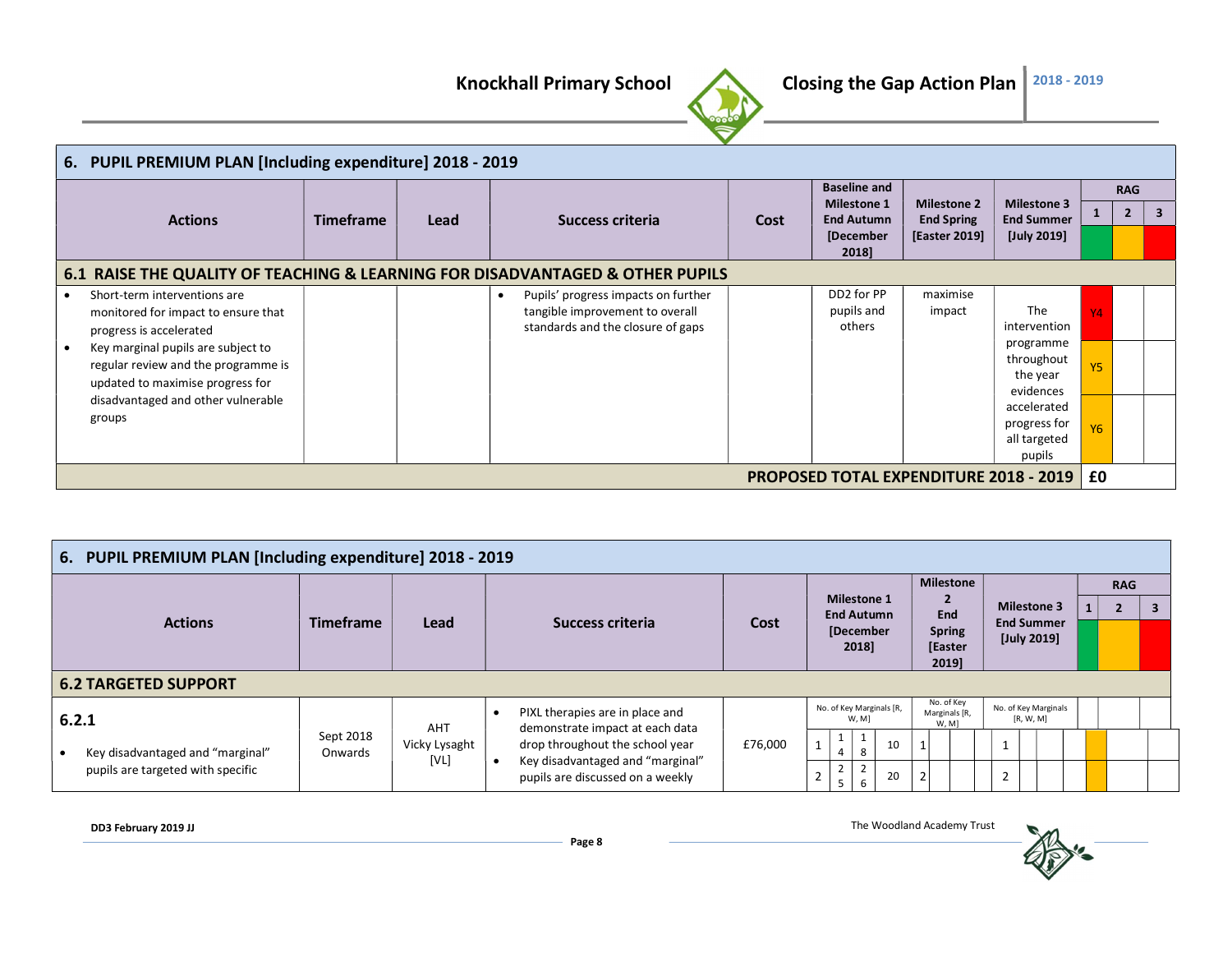

|           | 6. PUPIL PREMIUM PLAN [Including expenditure] 2018 - 2019            |                                                                  |                                                                                                                                                                                                                                                                                                                                                                                                                                                                                                                                                                                                                                                                                                                                                                                                                                                                                                                              |                                                                                          |         |                                                       |                           |                              |                          |                |                                    |                      |                                         |  |                |                |
|-----------|----------------------------------------------------------------------|------------------------------------------------------------------|------------------------------------------------------------------------------------------------------------------------------------------------------------------------------------------------------------------------------------------------------------------------------------------------------------------------------------------------------------------------------------------------------------------------------------------------------------------------------------------------------------------------------------------------------------------------------------------------------------------------------------------------------------------------------------------------------------------------------------------------------------------------------------------------------------------------------------------------------------------------------------------------------------------------------|------------------------------------------------------------------------------------------|---------|-------------------------------------------------------|---------------------------|------------------------------|--------------------------|----------------|------------------------------------|----------------------|-----------------------------------------|--|----------------|----------------|
|           |                                                                      |                                                                  |                                                                                                                                                                                                                                                                                                                                                                                                                                                                                                                                                                                                                                                                                                                                                                                                                                                                                                                              |                                                                                          |         |                                                       |                           | <b>Milestone 1</b>           |                          |                | <b>Milestone</b><br>$\overline{2}$ |                      |                                         |  | <b>RAG</b>     |                |
|           | <b>Actions</b>                                                       |                                                                  | Lead                                                                                                                                                                                                                                                                                                                                                                                                                                                                                                                                                                                                                                                                                                                                                                                                                                                                                                                         | <b>Success criteria</b>                                                                  | Cost    |                                                       |                           | <b>End Autumn</b>            |                          |                | <b>End</b>                         |                      | <b>Milestone 3</b><br><b>End Summer</b> |  | $\overline{2}$ | 3 <sup>1</sup> |
|           |                                                                      |                                                                  |                                                                                                                                                                                                                                                                                                                                                                                                                                                                                                                                                                                                                                                                                                                                                                                                                                                                                                                              |                                                                                          |         |                                                       |                           | [December<br>2018]           |                          |                | <b>Spring</b><br>[Easter<br>2019]  |                      | [July 2019]                             |  |                |                |
|           | <b>6.2 TARGETED SUPPORT</b>                                          |                                                                  |                                                                                                                                                                                                                                                                                                                                                                                                                                                                                                                                                                                                                                                                                                                                                                                                                                                                                                                              |                                                                                          |         |                                                       |                           |                              |                          |                |                                    |                      |                                         |  |                |                |
|           | intervention strategies and PIXL                                     |                                                                  |                                                                                                                                                                                                                                                                                                                                                                                                                                                                                                                                                                                                                                                                                                                                                                                                                                                                                                                              | basis to ensure that progress                                                            |         | 3                                                     | $\mathbf{1}$<br>$\pmb{0}$ | $\mathbf{1}$<br>$\mathbf{1}$ | $\overline{7}$           | $\mathsf 3$    |                                    | 3                    |                                         |  |                |                |
| $\bullet$ | therapies to accelerate their progress<br>Weekly planning of bespoke |                                                                  |                                                                                                                                                                                                                                                                                                                                                                                                                                                                                                                                                                                                                                                                                                                                                                                                                                                                                                                              | through these intervention<br>strategies is having impact                                |         |                                                       | $\overline{\mathbf{c}}$   | $\overline{2}$               |                          |                |                                    |                      |                                         |  |                |                |
|           | interventions is undertaken                                          |                                                                  |                                                                                                                                                                                                                                                                                                                                                                                                                                                                                                                                                                                                                                                                                                                                                                                                                                                                                                                              | Small group tuition is deemed by<br>$\bullet$                                            |         | 4                                                     | $\overline{7}$            | $\overline{4}$               | 23                       | $\overline{4}$ |                                    | $\overline{4}$       |                                         |  |                |                |
|           |                                                                      |                                                                  |                                                                                                                                                                                                                                                                                                                                                                                                                                                                                                                                                                                                                                                                                                                                                                                                                                                                                                                              | EEF to be effective<br>Number of key marginal decreases<br>$\bullet$                     |         | 5                                                     | $\mathbf{1}$<br>8         | $\mathbf{1}$<br>9            | 16                       | 5              |                                    | 5                    |                                         |  |                |                |
|           |                                                                      |                                                                  |                                                                                                                                                                                                                                                                                                                                                                                                                                                                                                                                                                                                                                                                                                                                                                                                                                                                                                                              | Assessment of pupils takes place<br>$\bullet$                                            |         |                                                       | 1                         | 1                            |                          |                |                                    |                      |                                         |  |                |                |
|           |                                                                      |                                                                  |                                                                                                                                                                                                                                                                                                                                                                                                                                                                                                                                                                                                                                                                                                                                                                                                                                                                                                                              | continuously and demonstrates that                                                       |         | 6                                                     | $\overline{3}$            | 6                            | 20                       | 6              |                                    | 6                    |                                         |  |                |                |
|           | 6.2.2                                                                |                                                                  |                                                                                                                                                                                                                                                                                                                                                                                                                                                                                                                                                                                                                                                                                                                                                                                                                                                                                                                              | concepts are grasped                                                                     |         |                                                       |                           | Average Reading Age          |                          |                | Average                            | Average Reading ages |                                         |  |                |                |
|           |                                                                      |                                                                  |                                                                                                                                                                                                                                                                                                                                                                                                                                                                                                                                                                                                                                                                                                                                                                                                                                                                                                                              |                                                                                          |         |                                                       |                           |                              | Baseline & Current [PPG] |                | Reading ages<br>PPG                |                      | PPG                                     |  |                |                |
| $\bullet$ | HLTA SALT specialists are effectively                                | <b>Timeframe</b><br>Sept 2018<br>Onwards<br>Sept 2018<br>Onwards |                                                                                                                                                                                                                                                                                                                                                                                                                                                                                                                                                                                                                                                                                                                                                                                                                                                                                                                              | Oral language interventions show a<br>$\bullet$                                          |         | R                                                     |                           |                              |                          | $\mathsf{R}$   |                                    | R                    |                                         |  |                |                |
| $\bullet$ | deployed<br>Pupils are identified on entry to boost                  |                                                                  |                                                                                                                                                                                                                                                                                                                                                                                                                                                                                                                                                                                                                                                                                                                                                                                                                                                                                                                              | positive impact on learning,                                                             |         | $\mathbf 1$                                           | 5.6                       |                              | 5.9                      | $\mathbf{1}$   |                                    | 1                    |                                         |  |                |                |
|           | oral skills                                                          |                                                                  | AHT                                                                                                                                                                                                                                                                                                                                                                                                                                                                                                                                                                                                                                                                                                                                                                                                                                                                                                                          | including oral language skills and<br>reading comprehension                              |         | $\mathbf 2$                                           | 6.6                       |                              | 6.0                      | $\overline{2}$ |                                    | $\overline{2}$       |                                         |  |                |                |
| $\bullet$ | Specific training is provided to HLTAs                               |                                                                  | <b>Ruth Brown</b><br>[RB]                                                                                                                                                                                                                                                                                                                                                                                                                                                                                                                                                                                                                                                                                                                                                                                                                                                                                                    | EEF - such interventions lead to<br>$\bullet$<br>approximately 5-months premium<br>gains | £21,000 | $\overline{3}$                                        |                           |                              | 7.0                      | $\overline{3}$ |                                    | 3                    |                                         |  |                |                |
| $\bullet$ | SALT interventions are timetabled<br>into each week                  |                                                                  |                                                                                                                                                                                                                                                                                                                                                                                                                                                                                                                                                                                                                                                                                                                                                                                                                                                                                                                              |                                                                                          |         | $\overline{4}$                                        |                           |                              | 8.5                      | $\overline{4}$ |                                    | 4                    |                                         |  |                |                |
| $\bullet$ | Weekly meetings and reporting                                        |                                                                  |                                                                                                                                                                                                                                                                                                                                                                                                                                                                                                                                                                                                                                                                                                                                                                                                                                                                                                                              |                                                                                          |         | 5                                                     |                           |                              | 9.8                      | 5              |                                    | 5                    |                                         |  |                |                |
|           | procedures are in place and monitor                                  |                                                                  |                                                                                                                                                                                                                                                                                                                                                                                                                                                                                                                                                                                                                                                                                                                                                                                                                                                                                                                              |                                                                                          |         |                                                       |                           |                              |                          |                |                                    |                      |                                         |  |                |                |
|           | targeted pupils' progress                                            |                                                                  |                                                                                                                                                                                                                                                                                                                                                                                                                                                                                                                                                                                                                                                                                                                                                                                                                                                                                                                              |                                                                                          |         | 6                                                     | 10.2                      |                              | 10.6                     | 6              |                                    | 6                    |                                         |  |                |                |
|           | 6.2.3                                                                |                                                                  |                                                                                                                                                                                                                                                                                                                                                                                                                                                                                                                                                                                                                                                                                                                                                                                                                                                                                                                              | 3-month premium gains are<br>$\bullet$<br>achieved during the academic year              |         | PP pupils are<br>making<br>accelerated<br>progress in |                           |                              |                          |                | Gaps in                            |                      | Gaps are<br>below that                  |  |                |                |
|           | Accelerated Reader [AR] is                                           |                                                                  | Head of                                                                                                                                                                                                                                                                                                                                                                                                                                                                                                                                                                                                                                                                                                                                                                                                                                                                                                                      | in line with EEF research                                                                |         |                                                       |                           |                              |                          |                | each year<br>group are             |                      | seen<br>nationally and                  |  |                |                |
|           | implemented across KS2 as a whole-<br>class reading management and   |                                                                  | School<br>Jonathan Jay                                                                                                                                                                                                                                                                                                                                                                                                                                                                                                                                                                                                                                                                                                                                                                                                                                                                                                       | 5-month premium gains are<br>achieved for disadvantaged pupils                           | £5,000  |                                                       |                           | Reading                      |                          |                | in line                            |                      | are in line                             |  |                |                |
|           | monitoring programme                                                 |                                                                  | $[JJ] % \centering \includegraphics[width=0.9\columnwidth]{figures/fig_10.pdf} \caption{The average number of times of the number of times. The number of times in the right, the number of times in the right, the number of times in the right, the number of times in the right, the number of times in the right, the number of times in the right, the number of times in the right, the number of times in the right, the number of times in the right, the number of times in the right, the number of times in the right, the number of times in the right, the number of times in the right, the number of times in the right, the number of times in the right, the number of times in the right, the number of times in the right, the number of times in the right, the number of times in the right, the number of times in the right, the number of times in the right, the number of times in the right, the$ | [EEF]                                                                                    |         |                                                       |                           | All pupils are               |                          |                | with Table<br>5 and                |                      | with or<br>exceed end of                |  |                |                |
|           | Independent reading habits are                                       |                                                                  |                                                                                                                                                                                                                                                                                                                                                                                                                                                                                                                                                                                                                                                                                                                                                                                                                                                                                                                              | Internet based software screens                                                          |         |                                                       |                           | making                       |                          |                | 6.2.2                              |                      | year targets                            |  |                |                |
|           | actively fostered                                                    |                                                                  |                                                                                                                                                                                                                                                                                                                                                                                                                                                                                                                                                                                                                                                                                                                                                                                                                                                                                                                              | children according to their reading                                                      |         |                                                       |                           | improved                     |                          |                |                                    |                      |                                         |  |                |                |
|           | DD3 February 2019 JJ                                                 |                                                                  |                                                                                                                                                                                                                                                                                                                                                                                                                                                                                                                                                                                                                                                                                                                                                                                                                                                                                                                              |                                                                                          |         |                                                       |                           |                              |                          |                | The Woodland Academy Trust         |                      | $\blacksquare$                          |  |                |                |

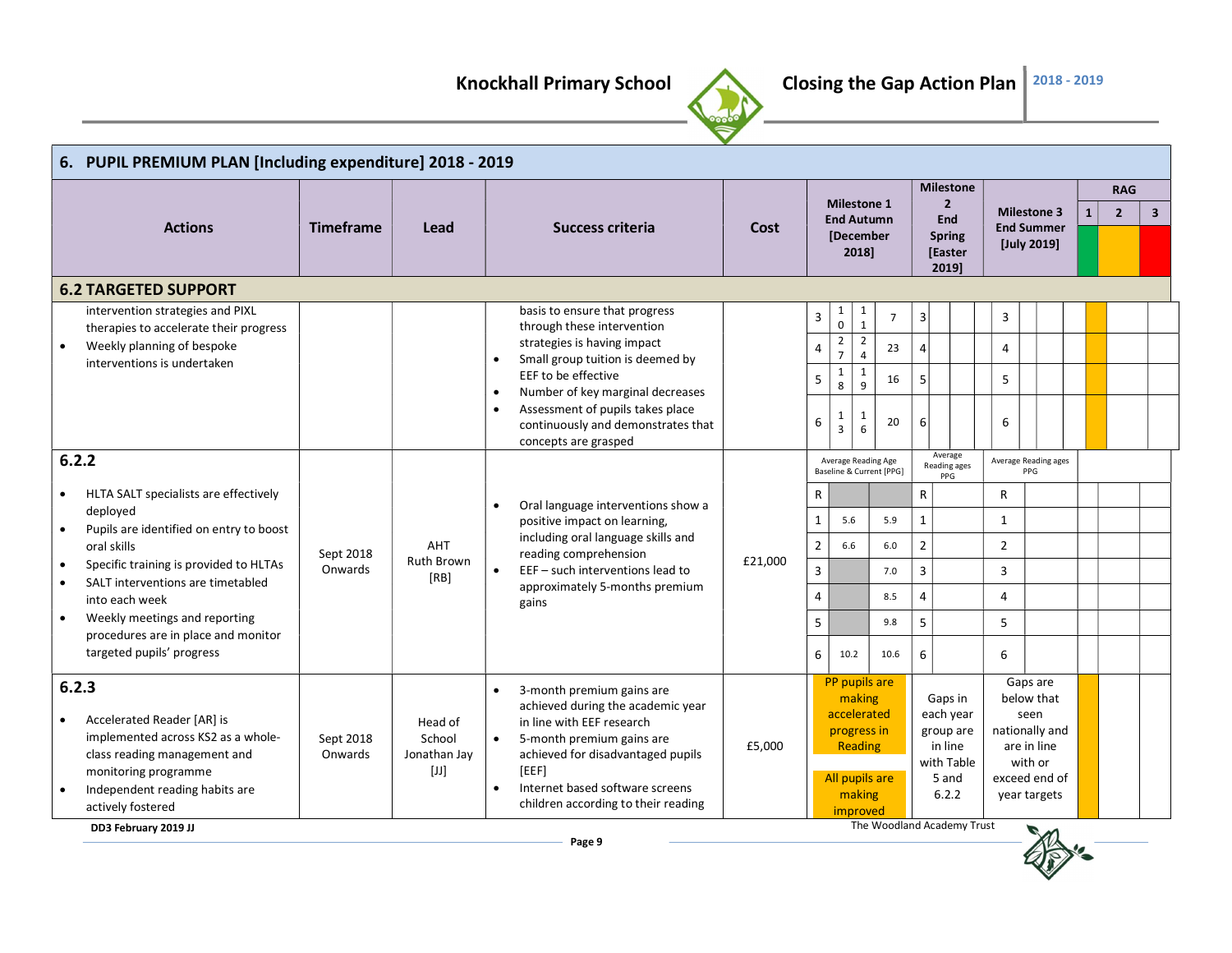

|           | 6. PUPIL PREMIUM PLAN [Including expenditure] 2018 - 2019 |                                          |                |                                                                        |                                               |                |                                         |     |                |                              |  |                |                      |              |                |                         |  |  |  |  |  |  |  |  |  |  |  |  |  |  |  |  |  |  |  |  |  |  |  |  |  |  |  |  |  |  |  |  |  |  |  |  |  |  |  |  |  |  |  |  |  |  |  |  |  |                                   |  |  |  |                                  |  |  |  |  |
|-----------|-----------------------------------------------------------|------------------------------------------|----------------|------------------------------------------------------------------------|-----------------------------------------------|----------------|-----------------------------------------|-----|----------------|------------------------------|--|----------------|----------------------|--------------|----------------|-------------------------|--|--|--|--|--|--|--|--|--|--|--|--|--|--|--|--|--|--|--|--|--|--|--|--|--|--|--|--|--|--|--|--|--|--|--|--|--|--|--|--|--|--|--|--|--|--|--|--|--|-----------------------------------|--|--|--|----------------------------------|--|--|--|--|
|           |                                                           |                                          |                |                                                                        |                                               |                |                                         |     |                | <b>Milestone</b>             |  |                |                      |              | <b>RAG</b>     |                         |  |  |  |  |  |  |  |  |  |  |  |  |  |  |  |  |  |  |  |  |  |  |  |  |  |  |  |  |  |  |  |  |  |  |  |  |  |  |  |  |  |  |  |  |  |  |  |  |  |                                   |  |  |  |                                  |  |  |  |  |
|           |                                                           |                                          |                |                                                                        |                                               |                | <b>Milestone 1</b><br><b>End Autumn</b> |     |                | $\overline{2}$<br><b>End</b> |  |                | <b>Milestone 3</b>   | $\mathbf{1}$ | $\overline{2}$ | $\overline{\mathbf{3}}$ |  |  |  |  |  |  |  |  |  |  |  |  |  |  |  |  |  |  |  |  |  |  |  |  |  |  |  |  |  |  |  |  |  |  |  |  |  |  |  |  |  |  |  |  |  |  |  |  |  |                                   |  |  |  |                                  |  |  |  |  |
|           | <b>Actions</b>                                            |                                          | Lead           | Success criteria                                                       | Cost                                          |                | [December<br>2018]                      |     |                |                              |  |                |                      |              |                |                         |  |  |  |  |  |  |  |  |  |  |  |  |  |  |  |  |  |  |  |  |  |  |  |  |  |  |  |  |  |  |  |  |  |  |  |  |  |  |  |  |  |  |  |  |  |  |  |  |  | <b>Spring</b><br>[Easter<br>20191 |  |  |  | <b>End Summer</b><br>[July 2019] |  |  |  |  |
|           | <b>6.2 TARGETED SUPPORT</b>                               |                                          |                |                                                                        |                                               |                |                                         |     |                |                              |  |                |                      |              |                |                         |  |  |  |  |  |  |  |  |  |  |  |  |  |  |  |  |  |  |  |  |  |  |  |  |  |  |  |  |  |  |  |  |  |  |  |  |  |  |  |  |  |  |  |  |  |  |  |  |  |                                   |  |  |  |                                  |  |  |  |  |
|           | Individual class teachers monitor                         |                                          |                | level and suggests books that match                                    |                                               |                | progress in                             |     |                |                              |  |                | See Table 5          |              |                |                         |  |  |  |  |  |  |  |  |  |  |  |  |  |  |  |  |  |  |  |  |  |  |  |  |  |  |  |  |  |  |  |  |  |  |  |  |  |  |  |  |  |  |  |  |  |  |  |  |  |                                   |  |  |  |                                  |  |  |  |  |
|           | programme and its impact                                  |                                          |                | and extend their reading age and                                       |                                               |                | Reading                                 |     |                |                              |  |                | and 6.2.2            |              |                |                         |  |  |  |  |  |  |  |  |  |  |  |  |  |  |  |  |  |  |  |  |  |  |  |  |  |  |  |  |  |  |  |  |  |  |  |  |  |  |  |  |  |  |  |  |  |  |  |  |  |                                   |  |  |  |                                  |  |  |  |  |
|           | AR computerised quizzes are used by                       |                                          |                | interest                                                               |                                               |                |                                         |     |                |                              |  |                |                      |              |                |                         |  |  |  |  |  |  |  |  |  |  |  |  |  |  |  |  |  |  |  |  |  |  |  |  |  |  |  |  |  |  |  |  |  |  |  |  |  |  |  |  |  |  |  |  |  |  |  |  |  |                                   |  |  |  |                                  |  |  |  |  |
|           | pupils for the books read and AR                          |                                          |                |                                                                        |                                               |                |                                         |     |                |                              |  |                |                      |              |                |                         |  |  |  |  |  |  |  |  |  |  |  |  |  |  |  |  |  |  |  |  |  |  |  |  |  |  |  |  |  |  |  |  |  |  |  |  |  |  |  |  |  |  |  |  |  |  |  |  |  |                                   |  |  |  |                                  |  |  |  |  |
|           | points are earned related to the                          |                                          |                |                                                                        |                                               |                |                                         |     |                |                              |  |                |                      |              |                |                         |  |  |  |  |  |  |  |  |  |  |  |  |  |  |  |  |  |  |  |  |  |  |  |  |  |  |  |  |  |  |  |  |  |  |  |  |  |  |  |  |  |  |  |  |  |  |  |  |  |                                   |  |  |  |                                  |  |  |  |  |
|           | degree of difficulty                                      |                                          |                |                                                                        |                                               |                |                                         |     |                |                              |  |                |                      |              |                |                         |  |  |  |  |  |  |  |  |  |  |  |  |  |  |  |  |  |  |  |  |  |  |  |  |  |  |  |  |  |  |  |  |  |  |  |  |  |  |  |  |  |  |  |  |  |  |  |  |  |                                   |  |  |  |                                  |  |  |  |  |
| 6.2.4     |                                                           |                                          |                |                                                                        | <b>Baseline Maths Age</b><br>All/PPG          |                |                                         |     |                |                              |  |                | Maths Age<br>All/PPG |              |                |                         |  |  |  |  |  |  |  |  |  |  |  |  |  |  |  |  |  |  |  |  |  |  |  |  |  |  |  |  |  |  |  |  |  |  |  |  |  |  |  |  |  |  |  |  |  |  |  |  |  |                                   |  |  |  |                                  |  |  |  |  |
| $\bullet$ | Maths assertive mentoring is                              |                                          |                |                                                                        |                                               |                |                                         |     |                |                              |  |                |                      |              |                |                         |  |  |  |  |  |  |  |  |  |  |  |  |  |  |  |  |  |  |  |  |  |  |  |  |  |  |  |  |  |  |  |  |  |  |  |  |  |  |  |  |  |  |  |  |  |  |  |  |  |                                   |  |  |  |                                  |  |  |  |  |
|           | embedded into the curriculum                              |                                          |                |                                                                        |                                               | $\mathsf{R}$   |                                         |     | $\mathsf{R}$   |                              |  | R              |                      |              |                |                         |  |  |  |  |  |  |  |  |  |  |  |  |  |  |  |  |  |  |  |  |  |  |  |  |  |  |  |  |  |  |  |  |  |  |  |  |  |  |  |  |  |  |  |  |  |  |  |  |  |                                   |  |  |  |                                  |  |  |  |  |
| $\bullet$ | Achievable targets are set for each                       | <b>Timeframe</b><br>Sept 2018<br>Onwards |                |                                                                        |                                               |                |                                         |     |                |                              |  |                |                      |              |                |                         |  |  |  |  |  |  |  |  |  |  |  |  |  |  |  |  |  |  |  |  |  |  |  |  |  |  |  |  |  |  |  |  |  |  |  |  |  |  |  |  |  |  |  |  |  |  |  |  |  |                                   |  |  |  |                                  |  |  |  |  |
|           | child in Maths each half term                             |                                          |                | Positive impact is seen for<br>$\bullet$                               |                                               | $\mathbf{1}$   | 5.6                                     | 6.0 | $\mathbf{1}$   |                              |  | $\mathbf{1}$   |                      |              |                |                         |  |  |  |  |  |  |  |  |  |  |  |  |  |  |  |  |  |  |  |  |  |  |  |  |  |  |  |  |  |  |  |  |  |  |  |  |  |  |  |  |  |  |  |  |  |  |  |  |  |                                   |  |  |  |                                  |  |  |  |  |
| $\bullet$ | Achievable targets for Maths are                          |                                          |                | disadvantaged and other pupils in                                      |                                               |                |                                         |     |                |                              |  |                |                      |              |                |                         |  |  |  |  |  |  |  |  |  |  |  |  |  |  |  |  |  |  |  |  |  |  |  |  |  |  |  |  |  |  |  |  |  |  |  |  |  |  |  |  |  |  |  |  |  |  |  |  |  |                                   |  |  |  |                                  |  |  |  |  |
|           | shared by class teachers with<br>parents/carers           |                                          | Class teachers | their progress, attitudes to school,<br>attendance and behaviour [EEF] |                                               | $\overline{2}$ | 7.0                                     | 7.1 | $\overline{2}$ |                              |  | $\overline{2}$ |                      |              |                |                         |  |  |  |  |  |  |  |  |  |  |  |  |  |  |  |  |  |  |  |  |  |  |  |  |  |  |  |  |  |  |  |  |  |  |  |  |  |  |  |  |  |  |  |  |  |  |  |  |  |                                   |  |  |  |                                  |  |  |  |  |
| $\bullet$ | Parents/carers are encouraged and                         |                                          | <b>HLTAs</b>   | Disadvantage pupils progress and<br>$\bullet$                          | £35,000                                       | $\overline{3}$ |                                         |     | 3              |                              |  | 3              |                      |              |                |                         |  |  |  |  |  |  |  |  |  |  |  |  |  |  |  |  |  |  |  |  |  |  |  |  |  |  |  |  |  |  |  |  |  |  |  |  |  |  |  |  |  |  |  |  |  |  |  |  |  |                                   |  |  |  |                                  |  |  |  |  |
|           | supported to help their children                          |                                          | <b>TAs</b>     | attainment in Maths shows further<br>improvement                       |                                               |                |                                         |     |                |                              |  |                |                      |              |                |                         |  |  |  |  |  |  |  |  |  |  |  |  |  |  |  |  |  |  |  |  |  |  |  |  |  |  |  |  |  |  |  |  |  |  |  |  |  |  |  |  |  |  |  |  |  |  |  |  |  |                                   |  |  |  |                                  |  |  |  |  |
| $\bullet$ | achieve more<br>Class teachers set clear targets for      |                                          |                | Attainment and progress in Maths<br>$\bullet$                          |                                               | $\overline{4}$ |                                         |     | $\overline{4}$ |                              |  | 4              |                      |              |                |                         |  |  |  |  |  |  |  |  |  |  |  |  |  |  |  |  |  |  |  |  |  |  |  |  |  |  |  |  |  |  |  |  |  |  |  |  |  |  |  |  |  |  |  |  |  |  |  |  |  |                                   |  |  |  |                                  |  |  |  |  |
|           | pupils, hold individual mentoring                         |                                          |                | overall is in line with or better than                                 |                                               |                |                                         |     |                |                              |  |                |                      |              |                |                         |  |  |  |  |  |  |  |  |  |  |  |  |  |  |  |  |  |  |  |  |  |  |  |  |  |  |  |  |  |  |  |  |  |  |  |  |  |  |  |  |  |  |  |  |  |  |  |  |  |                                   |  |  |  |                                  |  |  |  |  |
|           | sessions and provide quality feedback                     |                                          |                | national levels of expectation                                         |                                               | 5              |                                         |     | 5              |                              |  | 5              |                      |              |                |                         |  |  |  |  |  |  |  |  |  |  |  |  |  |  |  |  |  |  |  |  |  |  |  |  |  |  |  |  |  |  |  |  |  |  |  |  |  |  |  |  |  |  |  |  |  |  |  |  |  |                                   |  |  |  |                                  |  |  |  |  |
|           | with clear next steps for improvement                     |                                          |                |                                                                        |                                               |                |                                         |     |                |                              |  |                |                      |              |                |                         |  |  |  |  |  |  |  |  |  |  |  |  |  |  |  |  |  |  |  |  |  |  |  |  |  |  |  |  |  |  |  |  |  |  |  |  |  |  |  |  |  |  |  |  |  |  |  |  |  |                                   |  |  |  |                                  |  |  |  |  |
| $\bullet$ | Detailed gap analysis is used for TAs &                   |                                          |                |                                                                        |                                               |                |                                         |     |                |                              |  |                |                      |              |                |                         |  |  |  |  |  |  |  |  |  |  |  |  |  |  |  |  |  |  |  |  |  |  |  |  |  |  |  |  |  |  |  |  |  |  |  |  |  |  |  |  |  |  |  |  |  |  |  |  |  |                                   |  |  |  |                                  |  |  |  |  |
|           | HLTAs to provide small group and 1:1                      |                                          |                |                                                                        |                                               | 6              |                                         |     | 6              |                              |  | 6              |                      |              |                |                         |  |  |  |  |  |  |  |  |  |  |  |  |  |  |  |  |  |  |  |  |  |  |  |  |  |  |  |  |  |  |  |  |  |  |  |  |  |  |  |  |  |  |  |  |  |  |  |  |  |                                   |  |  |  |                                  |  |  |  |  |
|           | support                                                   |                                          |                |                                                                        |                                               |                |                                         |     |                |                              |  |                |                      |              |                |                         |  |  |  |  |  |  |  |  |  |  |  |  |  |  |  |  |  |  |  |  |  |  |  |  |  |  |  |  |  |  |  |  |  |  |  |  |  |  |  |  |  |  |  |  |  |  |  |  |  |                                   |  |  |  |                                  |  |  |  |  |
|           |                                                           |                                          |                |                                                                        | <b>PROPOSED TOTAL EXPENDITURE 2018 - 2019</b> |                |                                         |     |                |                              |  |                |                      |              | £137,000       |                         |  |  |  |  |  |  |  |  |  |  |  |  |  |  |  |  |  |  |  |  |  |  |  |  |  |  |  |  |  |  |  |  |  |  |  |  |  |  |  |  |  |  |  |  |  |  |  |  |  |                                   |  |  |  |                                  |  |  |  |  |
|           |                                                           |                                          |                |                                                                        |                                               |                |                                         |     |                |                              |  |                |                      |              |                |                         |  |  |  |  |  |  |  |  |  |  |  |  |  |  |  |  |  |  |  |  |  |  |  |  |  |  |  |  |  |  |  |  |  |  |  |  |  |  |  |  |  |  |  |  |  |  |  |  |  |                                   |  |  |  |                                  |  |  |  |  |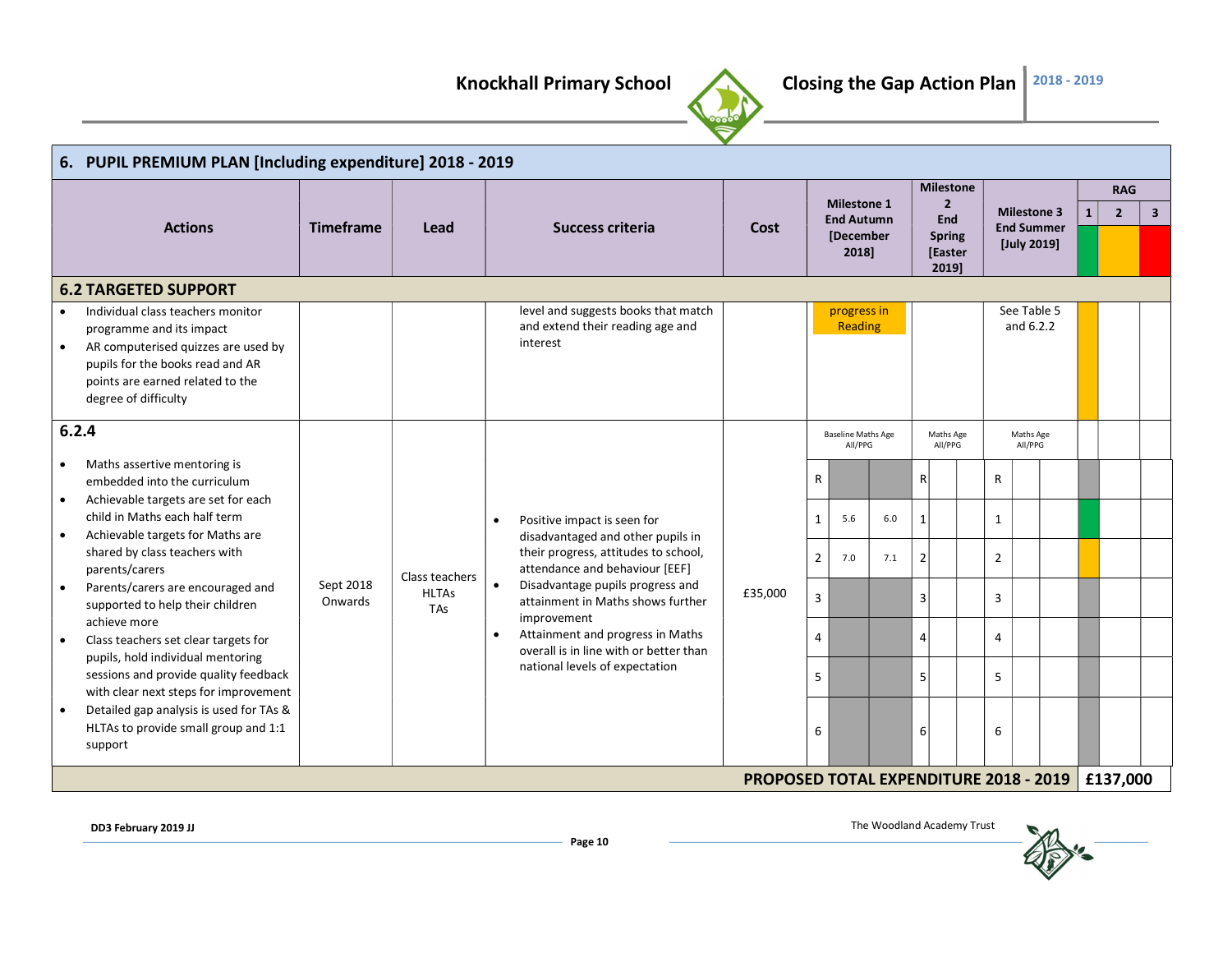

|                                                                            | 6. PUPIL PREMIUM PLAN [Including expenditure] 2018 - 2019                                                                                                                                                                                                                                                                                                                                                                                                                                                                            |                      |                                                                                           |                  |                                                                                                                                                                                                                                                                                                                                                                              |                                |                                                             |                                                                                                                                                                                                                                                  |                                                                                                                               |                |              |  |
|----------------------------------------------------------------------------|--------------------------------------------------------------------------------------------------------------------------------------------------------------------------------------------------------------------------------------------------------------------------------------------------------------------------------------------------------------------------------------------------------------------------------------------------------------------------------------------------------------------------------------|----------------------|-------------------------------------------------------------------------------------------|------------------|------------------------------------------------------------------------------------------------------------------------------------------------------------------------------------------------------------------------------------------------------------------------------------------------------------------------------------------------------------------------------|--------------------------------|-------------------------------------------------------------|--------------------------------------------------------------------------------------------------------------------------------------------------------------------------------------------------------------------------------------------------|-------------------------------------------------------------------------------------------------------------------------------|----------------|--------------|--|
|                                                                            |                                                                                                                                                                                                                                                                                                                                                                                                                                                                                                                                      |                      |                                                                                           |                  |                                                                                                                                                                                                                                                                                                                                                                              |                                | <b>Milestone 1</b>                                          | <b>Milestone 2</b>                                                                                                                                                                                                                               | <b>Milestone 3</b>                                                                                                            |                |              |  |
|                                                                            | <b>Actions</b>                                                                                                                                                                                                                                                                                                                                                                                                                                                                                                                       | <b>Timeframe</b>     | Lead                                                                                      | Success criteria | Cost                                                                                                                                                                                                                                                                                                                                                                         | <b>End Autumn</b><br>[December | <b>End Spring</b>                                           | <b>End Summer</b>                                                                                                                                                                                                                                | $\mathbf{1}$                                                                                                                  | $\overline{2}$ | $\mathbf{3}$ |  |
|                                                                            |                                                                                                                                                                                                                                                                                                                                                                                                                                                                                                                                      |                      |                                                                                           |                  |                                                                                                                                                                                                                                                                                                                                                                              |                                | 2018]                                                       | [Easter 2019]                                                                                                                                                                                                                                    | [July 2019]                                                                                                                   |                |              |  |
|                                                                            | <b>6.3 WIDER APPROACHES INCLUDING EXTERNAL BARRIERS</b>                                                                                                                                                                                                                                                                                                                                                                                                                                                                              |                      |                                                                                           |                  |                                                                                                                                                                                                                                                                                                                                                                              |                                |                                                             |                                                                                                                                                                                                                                                  |                                                                                                                               |                | <b>RAG</b>   |  |
| 6.3.1                                                                      |                                                                                                                                                                                                                                                                                                                                                                                                                                                                                                                                      |                      |                                                                                           |                  |                                                                                                                                                                                                                                                                                                                                                                              |                                |                                                             |                                                                                                                                                                                                                                                  |                                                                                                                               |                |              |  |
| $\bullet$<br>$\bullet$<br>$\bullet$<br>$\bullet$<br>$\bullet$<br>$\bullet$ | Raise pupils' aspiration through<br>focusing on future career aims and<br>pathways<br>CR to ensure that assemblies are<br>carefully planned and guest speakers<br>are invited in a timely manner<br>Trips are organised and vetted by<br><b>Educational Visits Co-ordinator</b><br>Children's University is introduced to<br>all families and rewards system is in<br>place to encourage participation<br>Visit to "Kidzania" planned and<br>implemented<br>Inspirational people/role models<br>promoted in classrooms and corridors | Sept 2018<br>Onwards | Head of<br>School<br>Jonathan Jay<br>[U]<br>Deputy Head<br>Teacher<br>Chloe Riley<br>[CR] |                  | EEF research suggests that the<br>relationship between aspiration and<br>attainment is complex and has little<br>positive impact on attainment<br>Greater engagement of pupils with<br>opportunities outside of their<br>immediate local community                                                                                                                           | £15,000                        |                                                             | Trips for school year are in place<br>Role models and inspirational characters are<br>evident in classrooms and corridors<br>External speakers have participated in<br>assemblies<br>Children's University has and is actively being<br>promoted |                                                                                                                               |                |              |  |
| 6.3.2<br>$\bullet$                                                         | Disadvantaged and vulnerable<br>children and their families have access<br>to wrap-around care throughout the<br>year including school closure periods<br>Disadvantaged children and their<br>families are targeted for wrap-around<br>support<br>At least 50% of PPG children access<br>after-school provision                                                                                                                                                                                                                      | Sept 2018<br>Onwards | Head of<br>School<br>Jonathan Jay<br>[U]<br>AHT<br><b>Ruth Brown</b><br>[RB]              | $\bullet$        | EEF research suggests that Breakfast<br>Clubs has the potential to boost<br>RWM by 2-months over the<br>academic year<br>Sports participation has a positive<br>impact [EEF - 2-month gain] - more<br>when linked to a structured<br>numeracy programme [EEF 10-<br>monthsl<br>Impact of Easter and Summer<br>schools is evident in 2018 outcomes<br>particularly for Year 6 | £28,000                        | Targeted<br>pupils are<br>making<br>accelerated<br>progress | 50% of PPG<br>pupils attend<br>after school<br>provision<br>Gaps in each<br>year group<br>are in line<br>with Table 5                                                                                                                            | Gaps are<br>below that<br>seen<br>nationally<br>and are in<br>line with or<br>exceed end<br>of year<br>targets<br>See Table 5 |                |              |  |
|                                                                            | DD3 February 2019 JJ                                                                                                                                                                                                                                                                                                                                                                                                                                                                                                                 |                      |                                                                                           |                  |                                                                                                                                                                                                                                                                                                                                                                              |                                |                                                             | The Woodland Academy Trust                                                                                                                                                                                                                       | $\blacksquare$                                                                                                                |                |              |  |

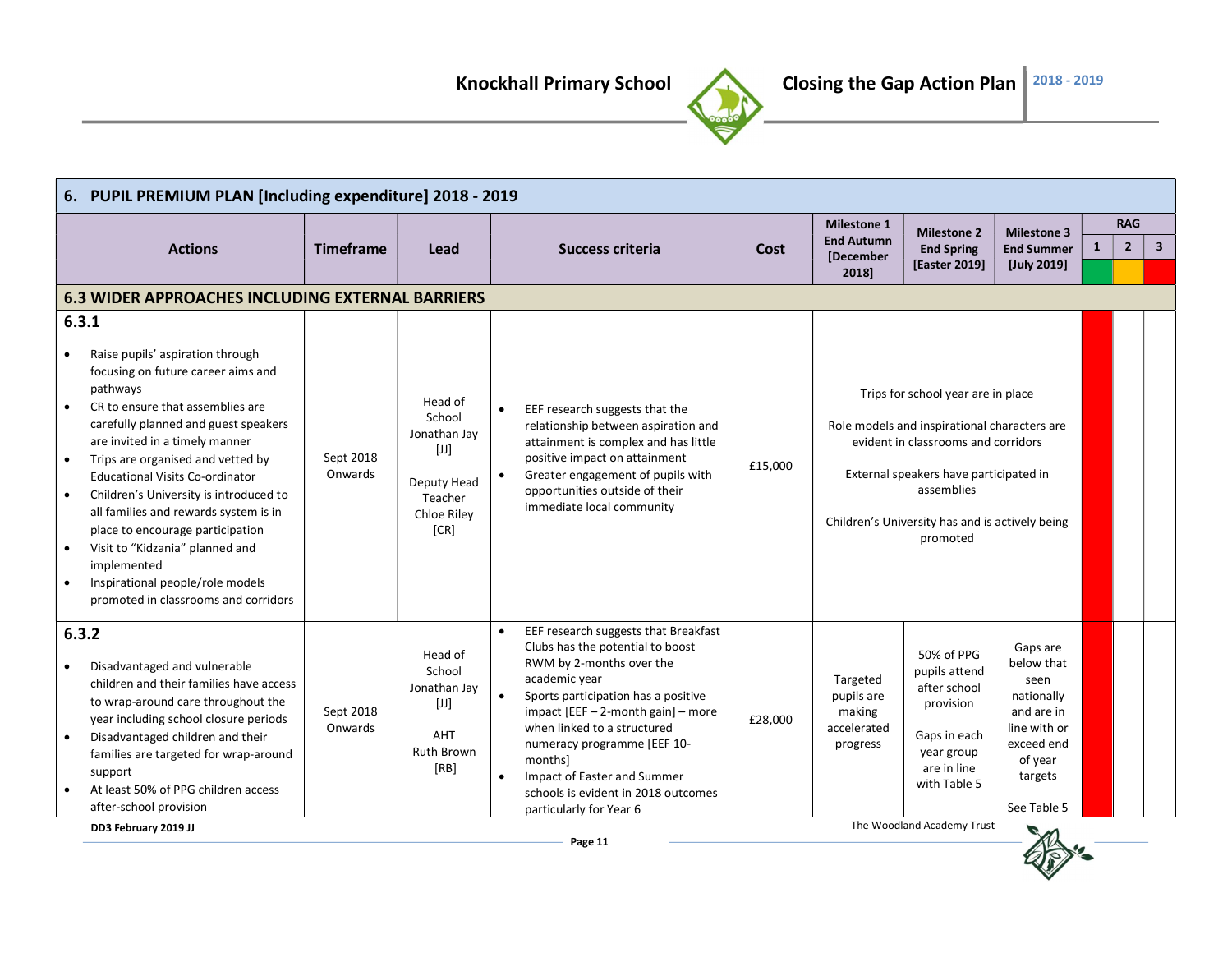

|                                     | 6. PUPIL PREMIUM PLAN [Including expenditure] 2018 - 2019                                                                                                                                                                                                                                                                                                    |                            |                                                                                                  |                                                                                                                                                                                                                                                                                            |        |                                                                                    |                                                                                     |                                                                                |   |                |                         |
|-------------------------------------|--------------------------------------------------------------------------------------------------------------------------------------------------------------------------------------------------------------------------------------------------------------------------------------------------------------------------------------------------------------|----------------------------|--------------------------------------------------------------------------------------------------|--------------------------------------------------------------------------------------------------------------------------------------------------------------------------------------------------------------------------------------------------------------------------------------------|--------|------------------------------------------------------------------------------------|-------------------------------------------------------------------------------------|--------------------------------------------------------------------------------|---|----------------|-------------------------|
|                                     |                                                                                                                                                                                                                                                                                                                                                              |                            |                                                                                                  |                                                                                                                                                                                                                                                                                            |        | <b>Milestone 1</b>                                                                 | <b>Milestone 2</b>                                                                  | <b>Milestone 3</b>                                                             |   | <b>RAG</b>     |                         |
|                                     | <b>Actions</b>                                                                                                                                                                                                                                                                                                                                               | <b>Timeframe</b>           | Lead                                                                                             | Success criteria                                                                                                                                                                                                                                                                           | Cost   | <b>End Autumn</b><br>[December                                                     | <b>End Spring</b>                                                                   | <b>End Summer</b>                                                              | 1 | $\overline{2}$ | $\overline{\mathbf{3}}$ |
|                                     |                                                                                                                                                                                                                                                                                                                                                              |                            |                                                                                                  |                                                                                                                                                                                                                                                                                            |        | 2018]                                                                              | <b>[Easter 2019]</b>                                                                | [July 2019]                                                                    |   |                |                         |
|                                     | <b>6.3 WIDER APPROACHES INCLUDING EXTERNAL BARRIERS</b>                                                                                                                                                                                                                                                                                                      |                            |                                                                                                  |                                                                                                                                                                                                                                                                                            |        |                                                                                    |                                                                                     |                                                                                |   |                |                         |
| $\bullet$<br>$\bullet$<br>$\bullet$ | Breakfast club for all PPG and other<br>children is established<br>Access to childcare after school is in<br>place<br>A comprehensive programme of<br>school clubs is available after school<br>and during the lunch hour<br>Easter and Summer Schools are in<br>place                                                                                       |                            |                                                                                                  | Family and child questionnaires<br>assess provision and ensure it is<br>effective for parents/carers and<br>their children                                                                                                                                                                 |        |                                                                                    |                                                                                     |                                                                                |   |                |                         |
| $\bullet$<br>$\bullet$              | 6.3.3<br>Forest school is established in the<br>school grounds and is well resourced<br>Forest school access is available to all<br>EYFS and KS1 pupils<br>Year 6 children attend a residential<br>outdoor learning experience<br>Teacher and TA training is completed<br>by end of December 2018<br>Equipment and resources are<br>identified and purchased | <b>Spring Term</b><br>2019 | Deputy Head<br>Teacher<br>Chloe Riley<br>[CR]                                                    | EEF research suggests that children<br>$\bullet$<br>who participate in adventure<br>learning make four additional<br>months progress<br>Scrutiny of plans and children's<br>feedback through questionnaires<br>monitors impact                                                             | £4,000 | Targeted<br>pupils are<br>making<br>accelerated<br>progress                        | Gaps in each<br>year group<br>for YR, Y1 and<br>Y2 are in line<br>with Table 5      | Reading age<br>for PPG pupils<br>in YR are +4<br>above<br>chronological<br>age |   |                |                         |
| ٠<br>$\bullet$                      | 6.3.4<br>PPG pupils' attendance is monitored<br>and discussed on a weekly basis and<br>key individuals are targeted daily<br>Attendance is a whole school priority<br>- all staff play their part in raising its<br>profile                                                                                                                                  | Sept. 2018<br>onwards      | Jonathan Jay<br>Head of<br>School<br>$[J]$<br>Mrs A Jeavons<br>[Community<br>Liaison<br>Officer] | $\bullet$<br>Overall attendance improves to 97%<br>PA overall reduces to $\leq 6\%$<br>The overall gap between PPG and<br>other pupils is $\leq 1\%$<br>EEF - only 35% of pupils who miss<br>between 10% - 20% of schooling<br>achieve 5+ good passes at GCSE<br>including Maths & English | £1,000 | 96.5%<br>Overall; PPG<br>$= 95.5%$<br>$PA \le 7\%$<br>Overall<br>$PA \leq 6\%$ PPG | 96.8%<br>Overall; PPG<br>$= 95.8%$<br>$PA \leq 6.5\%$<br>Overall<br>$PA \leq 5.5\%$ | 97% Overall:<br>$PPG = 96%$<br>$PA \leq 6\%$<br>Overall<br>$PA \leq 5\%$       |   |                |                         |
|                                     | DD3 February 2019 JJ                                                                                                                                                                                                                                                                                                                                         |                            |                                                                                                  |                                                                                                                                                                                                                                                                                            |        |                                                                                    | The Woodland Academy Trust                                                          | $\blacksquare$                                                                 |   |                |                         |

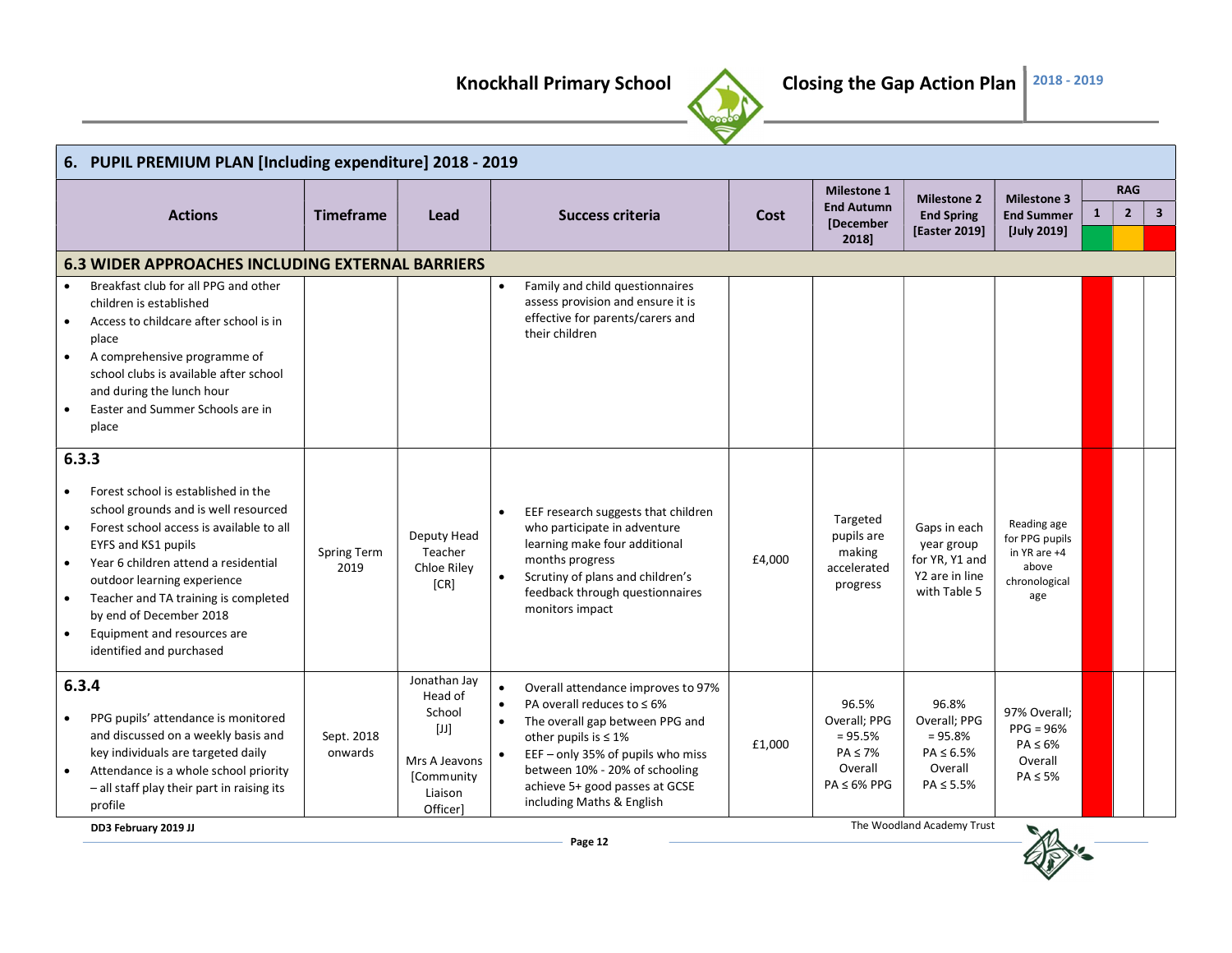

| 6. PUPIL PREMIUM PLAN [Including expenditure] 2018 - 2019                                                                                                                                                                                                                                                                                                                                                                                                                                                                                                                                                                                                                                                                                                                                                                                                                                                                                                                                                                                                                                                                                                                                                                                                                                                                                                                                                                                                                                     |                  |      |                  |      |                    |                                    |                                                                                                                  | <b>RAG</b><br>$\overline{2}$<br>$\mathbf{1}$<br>Nurture<br>have<br>months<br>peers<br>Nurture<br>are<br>into<br>or<br>external<br>resource |  |
|-----------------------------------------------------------------------------------------------------------------------------------------------------------------------------------------------------------------------------------------------------------------------------------------------------------------------------------------------------------------------------------------------------------------------------------------------------------------------------------------------------------------------------------------------------------------------------------------------------------------------------------------------------------------------------------------------------------------------------------------------------------------------------------------------------------------------------------------------------------------------------------------------------------------------------------------------------------------------------------------------------------------------------------------------------------------------------------------------------------------------------------------------------------------------------------------------------------------------------------------------------------------------------------------------------------------------------------------------------------------------------------------------------------------------------------------------------------------------------------------------|------------------|------|------------------|------|--------------------|------------------------------------|------------------------------------------------------------------------------------------------------------------|--------------------------------------------------------------------------------------------------------------------------------------------|--|
|                                                                                                                                                                                                                                                                                                                                                                                                                                                                                                                                                                                                                                                                                                                                                                                                                                                                                                                                                                                                                                                                                                                                                                                                                                                                                                                                                                                                                                                                                               |                  |      |                  |      | <b>Milestone 1</b> | <b>Milestone 2</b>                 | <b>Milestone 3</b><br>$\overline{\mathbf{3}}$<br><b>End Summer</b><br>[July 2019]<br>group pupils<br>achieved +4 |                                                                                                                                            |  |
| <b>Actions</b>                                                                                                                                                                                                                                                                                                                                                                                                                                                                                                                                                                                                                                                                                                                                                                                                                                                                                                                                                                                                                                                                                                                                                                                                                                                                                                                                                                                                                                                                                | <b>Timeframe</b> | Lead | Success criteria | Cost | [December          | <b>End Spring</b><br>[Easter 2019] |                                                                                                                  |                                                                                                                                            |  |
| <b>End Autumn</b><br>2018]<br><b>6.3 WIDER APPROACHES INCLUDING EXTERNAL BARRIERS</b><br>The educational experience provided<br>by the school is such that PPG and<br>other vulnerable pupils want to<br>attend and feel safe<br>Bexley EWO commissioned and<br>effective for the most entrenched<br>families<br>An effective reward system is<br>established for high levels of<br>attendance<br>Social and emotional problems are<br>$\bullet$<br>6.3.5<br>addressed as a result of high-quality<br>Individual<br>premium on<br>provision, staff expertise and careful<br>Individual<br>nurture<br>Nurture provision is in place to<br>planning<br>nurture<br>group pupils<br>support disadvantaged and other<br>EEF $-$ 4-months premium is<br>group pupils<br>$\bullet$<br>are making<br>pupils with special educational needs<br>achieved through appropriate<br>are making at<br>Ruth Brown<br>accelerated<br>group pupils<br>and behaviour difficulties<br>October 2018<br>£0<br>$least + 2.5$<br>nurture provision<br>[AHT]<br>progress + 1-<br>Boxhall profile demonstrates clear<br>months<br>Trust Pastoral Hub coach supports the<br>$\bullet$<br>month<br>reintegrated<br>progress for these pupils<br>premium<br>development of highly effective<br>premium on<br>Nurture group pupils are<br>progress on<br>nurture provision<br>mainstream<br>peers<br>successfully reintegrated into<br>peers<br>mainstream or placed into<br>successfully<br>appropriate external provision |                  |      |                  |      |                    |                                    |                                                                                                                  |                                                                                                                                            |  |
|                                                                                                                                                                                                                                                                                                                                                                                                                                                                                                                                                                                                                                                                                                                                                                                                                                                                                                                                                                                                                                                                                                                                                                                                                                                                                                                                                                                                                                                                                               |                  |      |                  |      |                    |                                    |                                                                                                                  |                                                                                                                                            |  |
|                                                                                                                                                                                                                                                                                                                                                                                                                                                                                                                                                                                                                                                                                                                                                                                                                                                                                                                                                                                                                                                                                                                                                                                                                                                                                                                                                                                                                                                                                               |                  |      |                  |      |                    |                                    | placed into<br>provision.                                                                                        |                                                                                                                                            |  |